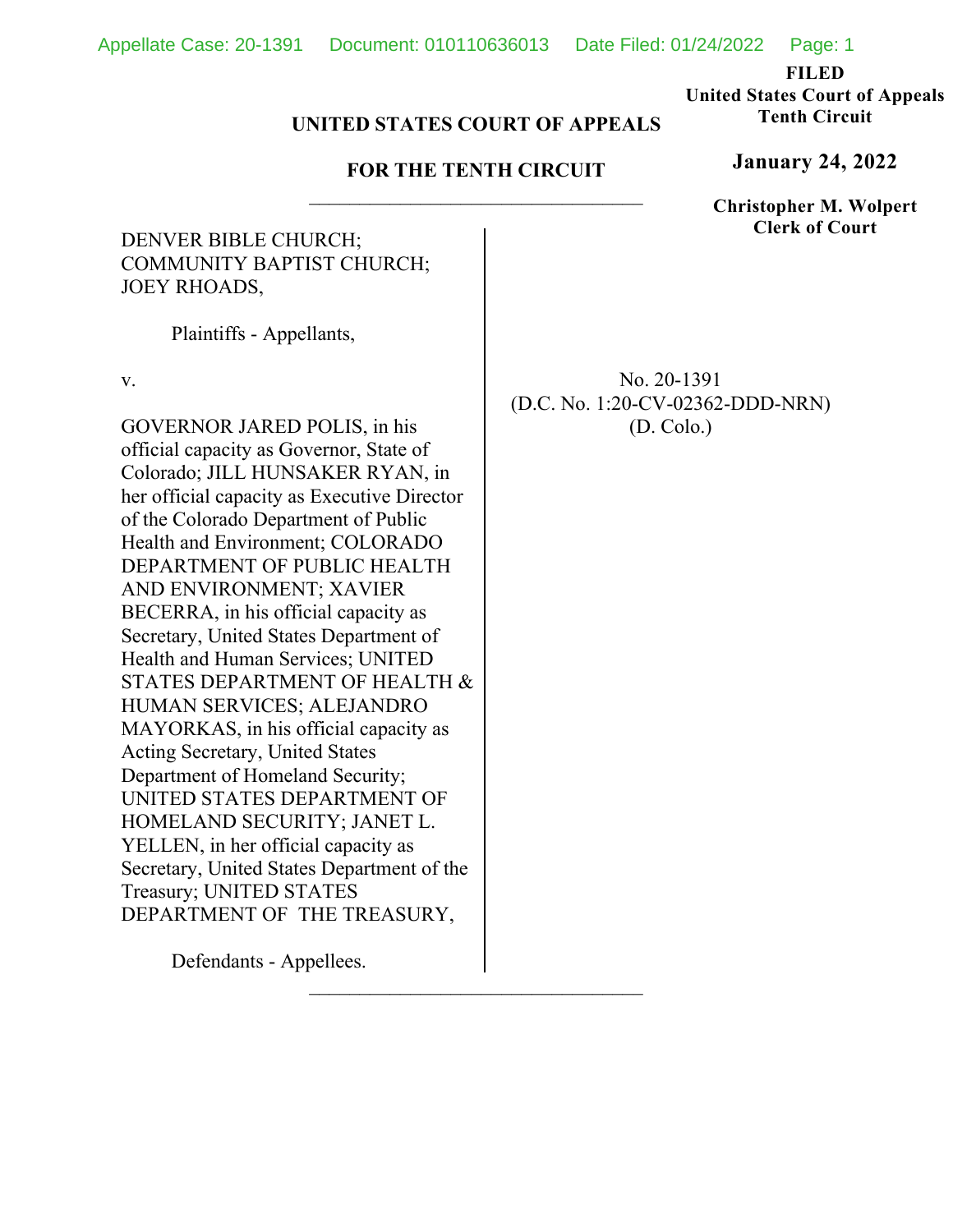# **ORDER AND JUDGMENT\***

Before **MORITZ**, **KELLY**, and **BRISCOE**, Circuit Judges.

In this appeal from the denial of a preliminary injunction, plaintiffs—Denver Bible Church, Community Baptist Church, and Joey Rhoads (Community Baptist's pastor)—challenge the validity of various restrictions that Colorado imposed as part of its effort to combat the COVID-19 pandemic, as well as the federal government's award of COVID-19 relief funds to Colorado.<sup>1</sup> According to plaintiffs, Colorado's restrictions violate their First Amendment right to the free exercise of religion, and the federal aid violates federal statutes that prohibit religious discrimination.

But Colorado has dramatically amended and loosened its COVID-19 restrictions since plaintiffs filed this case. Consequently, Colorado no longer imposes any COVID-19 restrictions on plaintiffs, and all but one of plaintiffs' claims against Colorado are moot. Moreover, neither the voluntary-cessation nor the capable-ofrepetition-yet-evading-review exceptions to mootness apply here because Colorado has established that it is not reasonably likely to reinstate the challenged restrictions against plaintiffs.

<sup>\*</sup> This order and judgment is not binding precedent, except under the doctrines of law of the case, res judicata, and collateral estoppel. But it may be cited for its persuasive value. *See* Fed. R. App. P. 32.1(a); 10th Cir. R. 32.1(A).

<sup>&</sup>lt;sup>1</sup> We have jurisdiction over this interlocutory appeal under 28 U.S.C.  $$1292(a)(1).$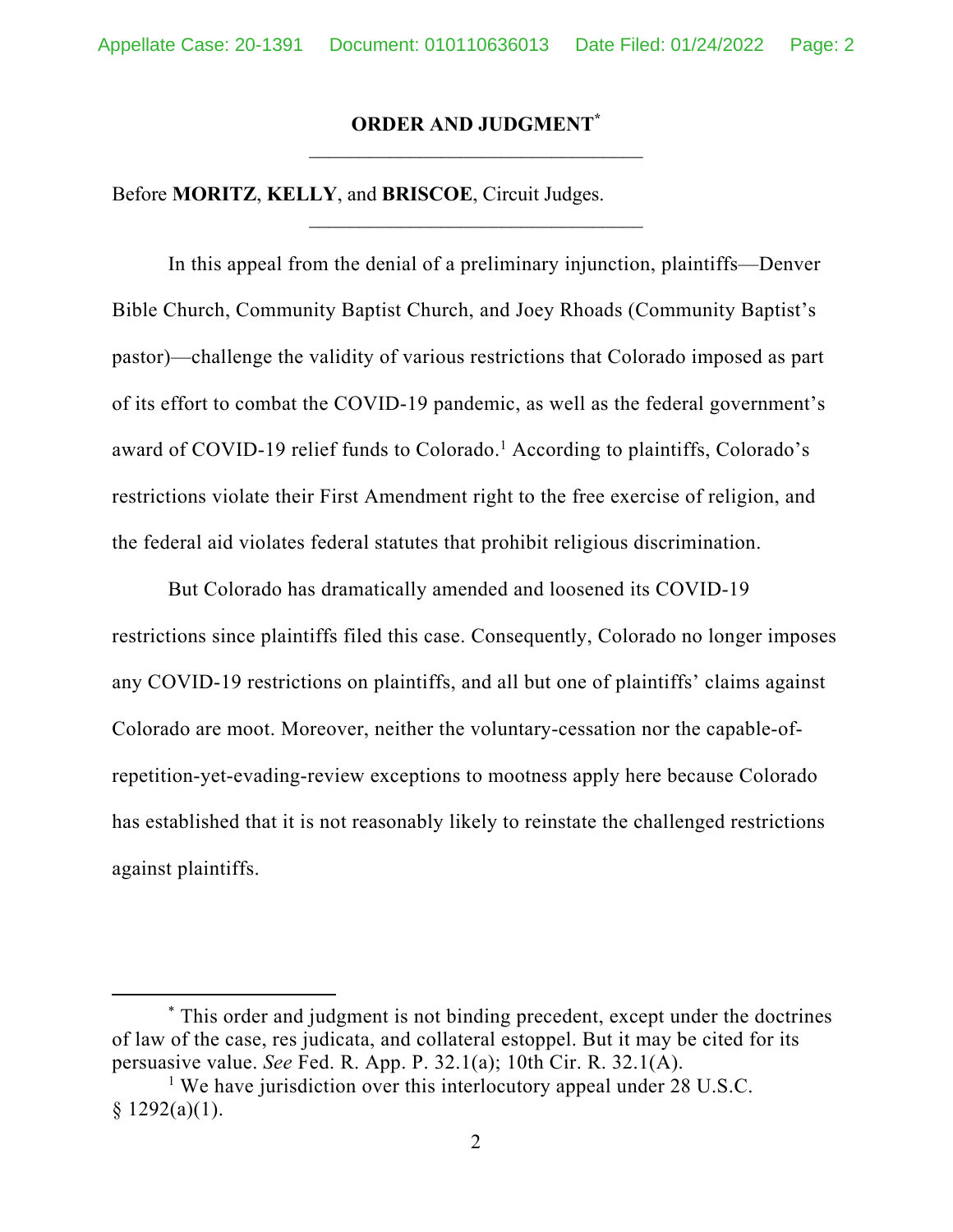Plaintiffs' remaining claim against Colorado is that the state's emergency disaster statute is facially unconstitutional. We conclude that the district court did not abuse its discretion in denying a preliminary injunction on this claim, which is unlikely to succeed because the statute is neutral and generally applicable.

As for plaintiffs' claims arising from federal COVID-19 aid, we likewise determine that the district court did not abuse its discretion in denying plaintiffs a preliminary injunction enjoining such aid. Plaintiffs' claims on this front are unlikely to succeed because plaintiffs—who fail to meet their burden of showing that their injuries are either traceable to such federal aid or redressable by an injunction enjoining such aid—lack standing to bring them. Accordingly, for these reasons and as explained in more detail below, we dismiss in part and affirm in part.

## **Background**

Plaintiffs filed this action in August 2020. On the state side, they sued the governor of Colorado, the Colorado Department of Public Health and Environment (CDPHE), and the executive director of CDPHE (collectively, the State). Plaintiffs asserted a variety of claims against the State, arguing that (1) the Colorado Disaster Emergency Act (CDEA), Colo. Rev. Stat. §§ 24-33.5-701 to 24-33.5-717, is facially unconstitutional under the First Amendment's free-exercise clause; (2) the executive and public-health orders, as applied, violate their First Amendment free-exercise right; (3) the executive and public-health orders are unconstitutionally vague; (4) the governor's declaration of an emergency violated the CDEA; (5) the executive orders violate the Colorado constitution and exceed the scope of the governor's authority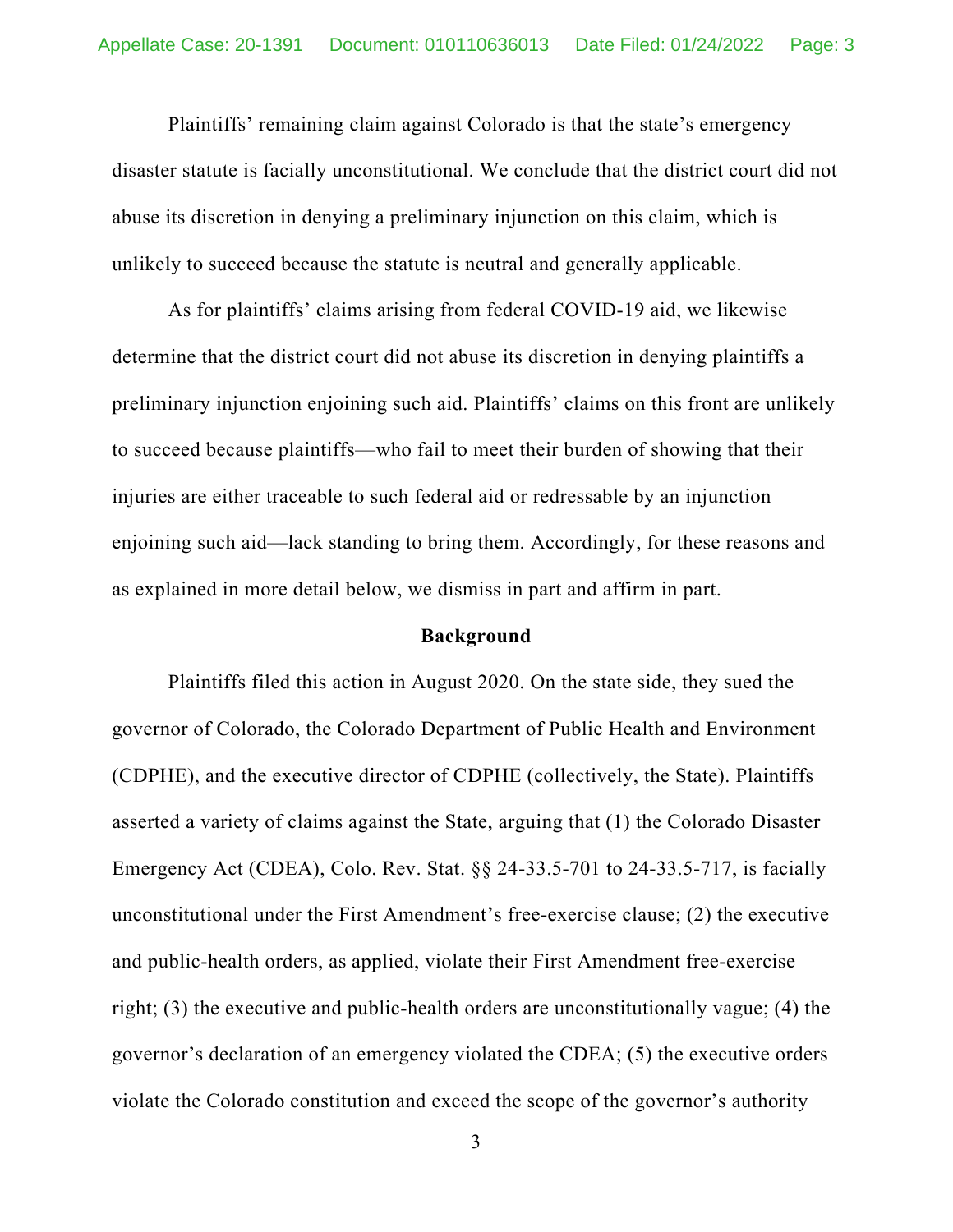under the CDEA; and (6) the public-health orders violate their due-process rights and Colorado's administrative-procedure act.<sup>2</sup>

On the federal side, plaintiffs sued the Department of Health and Human Services, the Department of Homeland Security, and the Department of the Treasury, as well as the heads of those federal agencies (collectively, the federal agencies). Plaintiffs contended that the federal agencies violated the Religious Freedom Restoration Act (RFRA), 42 U.S.C. §§ 2000bb to 2000bb–4, with respect to unspecified federal funding provided to Colorado under the Robert T. Stafford Disaster Relief and Emergency Assistance Act (Stafford Act), 42 U.S.C. § 5121– 5208, and the Coronavirus Aid, Relief, and Economic Security Act, Pub. L. 116–136, 134 Stat. 281 (2020). Plaintiffs additionally argued that the federal agencies violated the Stafford Act's prohibition against religious discrimination.3

Overall, plaintiffs sought to enjoin the State from enforcing its executive and public-health orders, to require the State to terminate such orders, and to prohibit the federal agencies from "approving or providing any future assistance to" Colorado. App. vol. 1, 47. To that end, plaintiffs filed a motion for a preliminary injunction. The district court granted plaintiffs' motion "in relatively narrow part," concluding that they were entitled to a preliminary injunction on their claim that the "numerical

<sup>&</sup>lt;sup>2</sup> Plaintiffs also alleged violations of their rights to free speech and assembly. But they did not seek a preliminary injunction on such claims, so those claims are not before us in this appeal.

<sup>&</sup>lt;sup>3</sup> Plaintiffs also alleged that the State violated the Stafford Act. But they did not seek a preliminary injunction on such claim, so it is not before this court.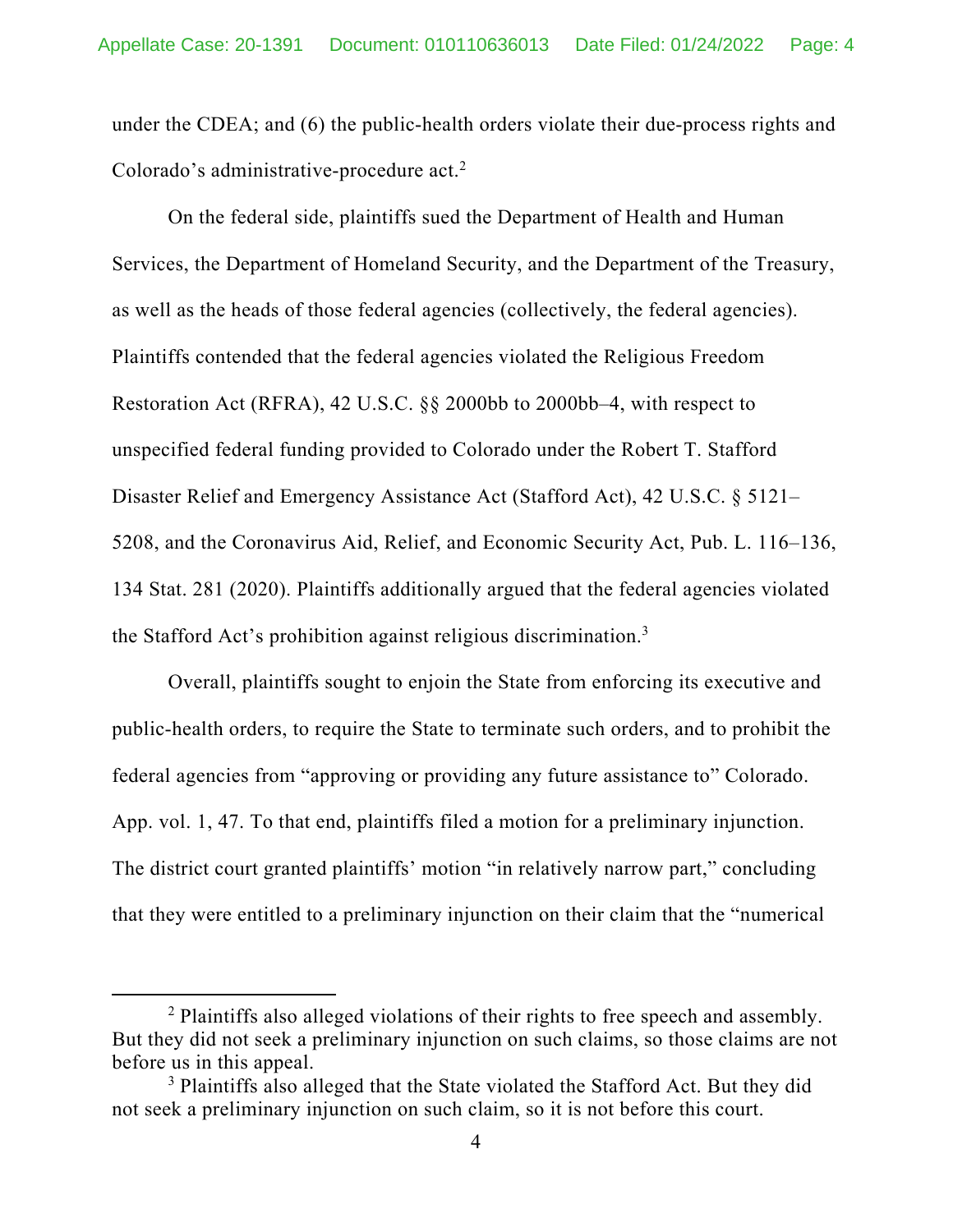occupancy limitations for worship services" and "the requirement that congregants wear face masks at all times during worship services" violated their First Amendment right to the free exercise of religion.<sup>4</sup> App. vol. 6, 1407–08.

But as relevant to this appeal, the district court denied the remainder of plaintiffs' preliminary-injunction motion, concluding that plaintiffs failed to make the required strong showing of a substantial likelihood of success on the merits. The district court determined that both (1) the facial challenge to the CDEA and (2) the as-applied challenge to the social-distancing requirement in the executive and publichealth orders were unlikely to succeed because the statute and the social-distancing requirement were neutral and generally applicable and therefore likely constitutional. Next, the district court discerned no likely due-process violation in the CDPHE's decision to issue public-health orders without providing notice and a hearing, reasoning that such process is not typically required either for generally applicable rules that affect the public at large or for rules issued in emergency situations. The district court further concluded plaintiffs' state-law claims were likely barred by the Eleventh Amendment, which makes states immune from suits brought by citizens in federal court. As for the claims against the federal agencies, the district court determined that plaintiffs likely lacked constitutional standing to bring such claims. It

<sup>&</sup>lt;sup>4</sup> The State initially appealed that ruling but later voluntarily dismissed its appeal in light of changes it implemented to the relevant orders in response to the Supreme Court's decision in *Roman Catholic Diocese v. Cuomo*, 141 S. Ct. 63 (2020).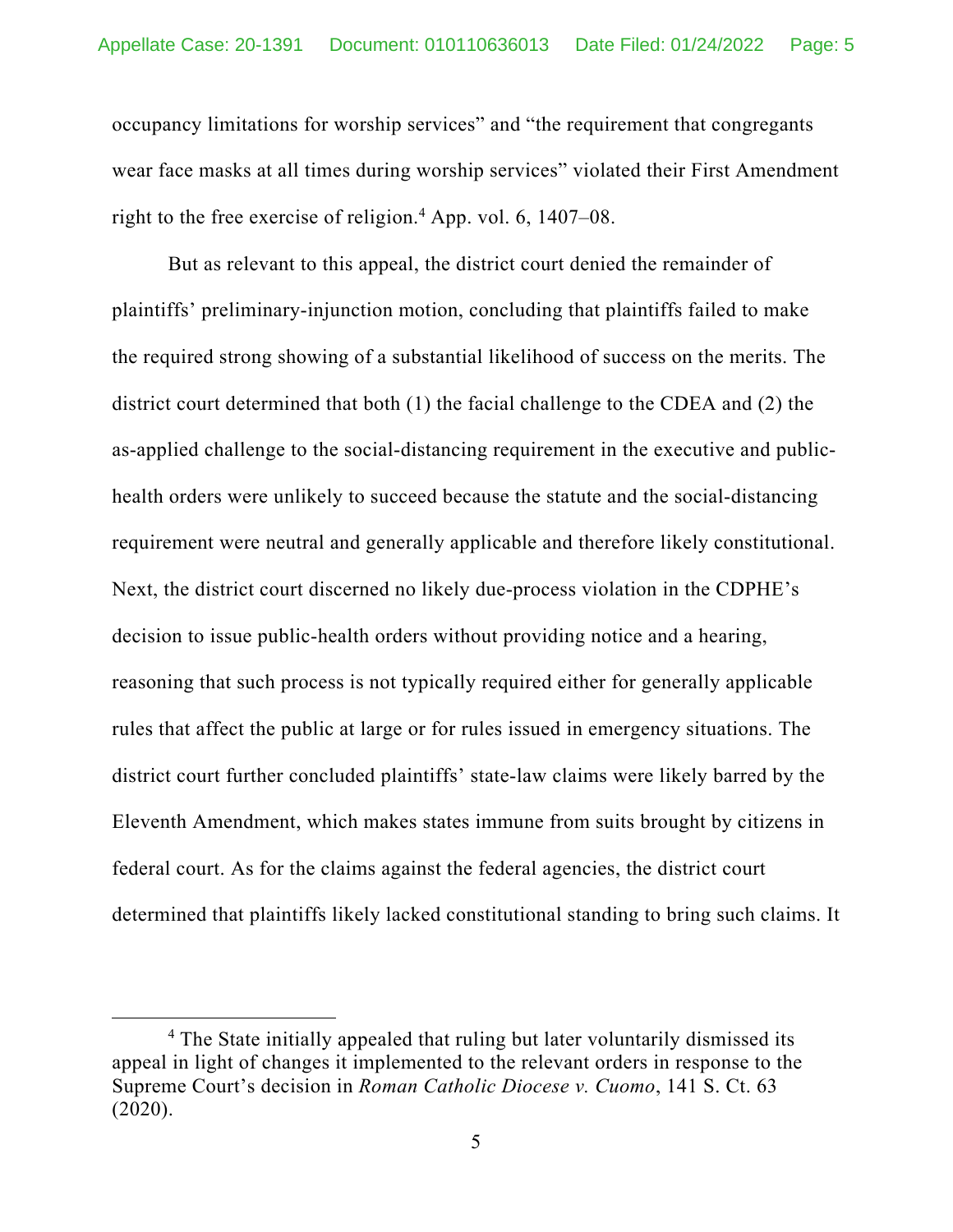therefore denied a preliminary injunction on "most of the[] asserted claims."5 *Id.* at 1408.

Plaintiffs then filed this appeal. They also unsuccessfully sought an injunction pending appeal from the district court, this court, and the Supreme Court. And critically, since the district court's October 2020 ruling, Colorado has significantly amended its executive and public-health orders. It currently imposes no COVID-19 restrictions of any kind on plaintiffs.

## **Analysis**

## **I. Mootness**

Citing the changes to its COVID-19 executive and public-health orders, the State argues that plaintiffs' claims are now moot.<sup>6</sup> "Mootness is a threshold issue because the existence of a live case or controversy is a constitutional prerequisite to federal . . . jurisdiction." *Rio Grande Silvery Minnow v. Bureau of Reclamation*, 601 F.3d 1096, 1109 (10th Cir. 2010) (quoting *Disability Law Ctr. v. Millcreek Health Ctr.*, 428 F.3d 992, 996 (10th Cir. 2005)); *see also* U.S. Const. art. III, § 2, cl. 1 (extending federal judicial power to "[c]ases" and "[c]ontroversies"); *Fleming v.* 

<sup>&</sup>lt;sup>5</sup> The district court also concluded that plaintiffs were unlikely to succeed on their claims that the executive and public-health orders were unconstitutionally vague. Plaintiffs do not challenge that ruling on appeal; nor do they challenge the district court's ruling on their state-law claim that the governor violated the CDEA. These claims are therefore not at issue in this appeal.

<sup>&</sup>lt;sup>6</sup> The parties addressed mootness to some extent in their initial briefing. But after oral argument, we ordered supplemental briefing on this issue, seeking updates on the applicable executive and public-health orders and additional clarity on the parties' positions.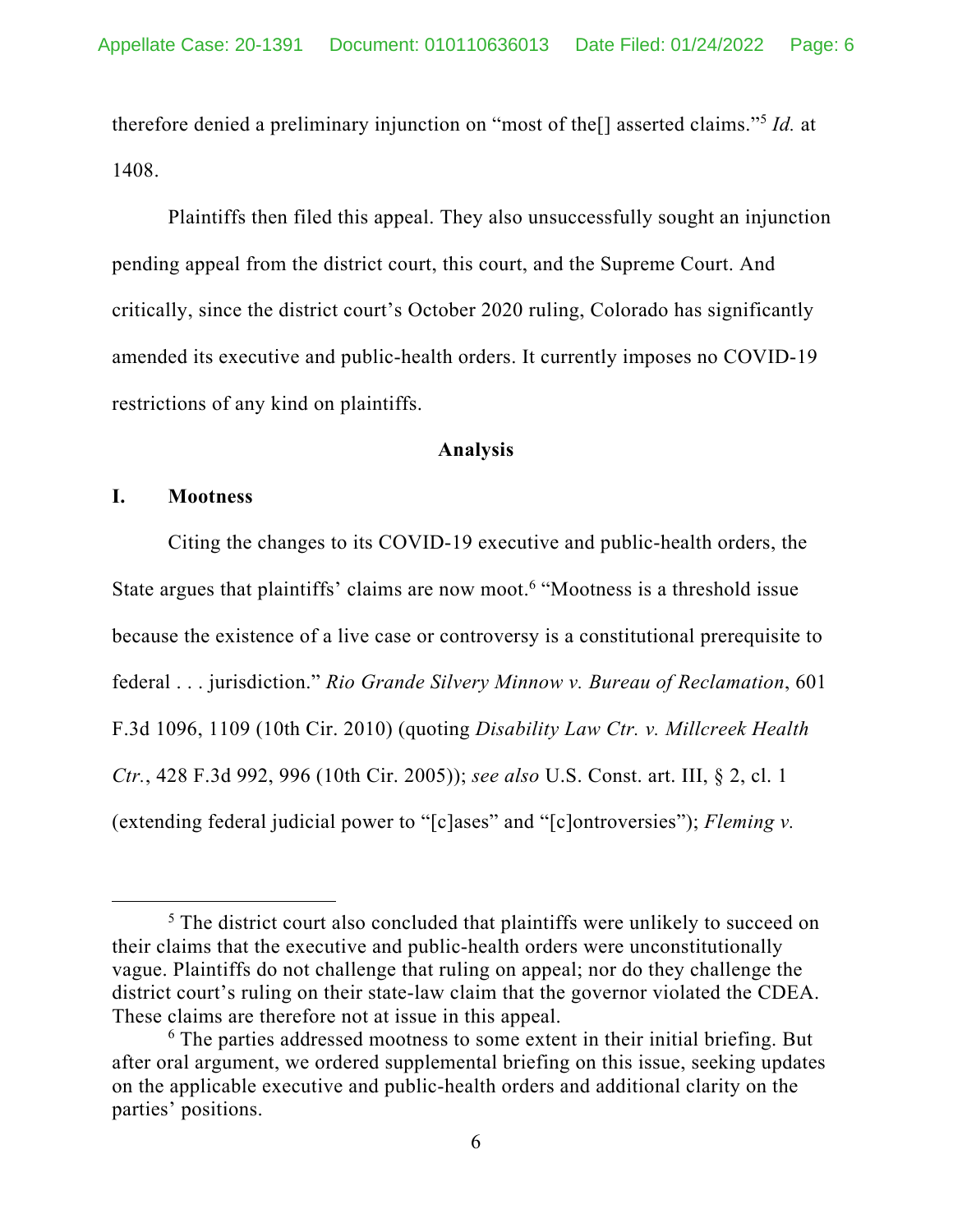*Gutierrez*, 785 F.3d 442, 444 (10th Cir. 2015) (noting that we lack subject-matter jurisdiction when appeal is moot). We review mootness issues de novo. *Rio Grande*, 601 F.3d at 1109.

A case or controversy becomes moot "when it is impossible for the court to grant any effectual relief whatsoever to a prevailing party." *Colo. Off-Highway Vehicle Coal. v. U.S. Forest Serv.*, 357 F.3d 1130, 1133 (10th Cir. 2004). "The crucial question is whether granting a *present* determination of the issues offered will have some effect in the real world." *Rio Grande*, 601 F.3d at 1110 (quoting *Wyoming v. U.S. Dep't of Agric.*, 414 F.3d 1207, 1212 (10th Cir. 2005)). "Thus, 'if an event occurs while a case is pending on appeal that makes it impossible for the court to grant any effectual relief what[so]ever to a prevailing party, we must dismiss the case, rather than issue an advisory opinion.'" *Fleming*, 785 F.3d at 445 (quoting *Stevenson v. Blytheville Sch. Dist. No. 5*, 762 F.3d 765, 768 (8th Cir. 2014)).

Here, the State asserts that because it has "lifted or let expire all restrictions on houses of worship, including capacity limitations, masking requirements," socialdistancing rules, and sanitization measures, plaintiffs "are not subject to any [Stateissued] COVID-19 restrictions." Aplee. Supp. Br. 2. This accurately describes the state of affairs in Colorado. For instance, the current primary public-health order contains no social-distancing requirement at all; it merely encourages such distancing. Similarly, this order includes a mask requirement for unvaccinated individuals in certain high-risk settings, but churches are not included in the list of high-risk settings, and the order includes an express exception for individuals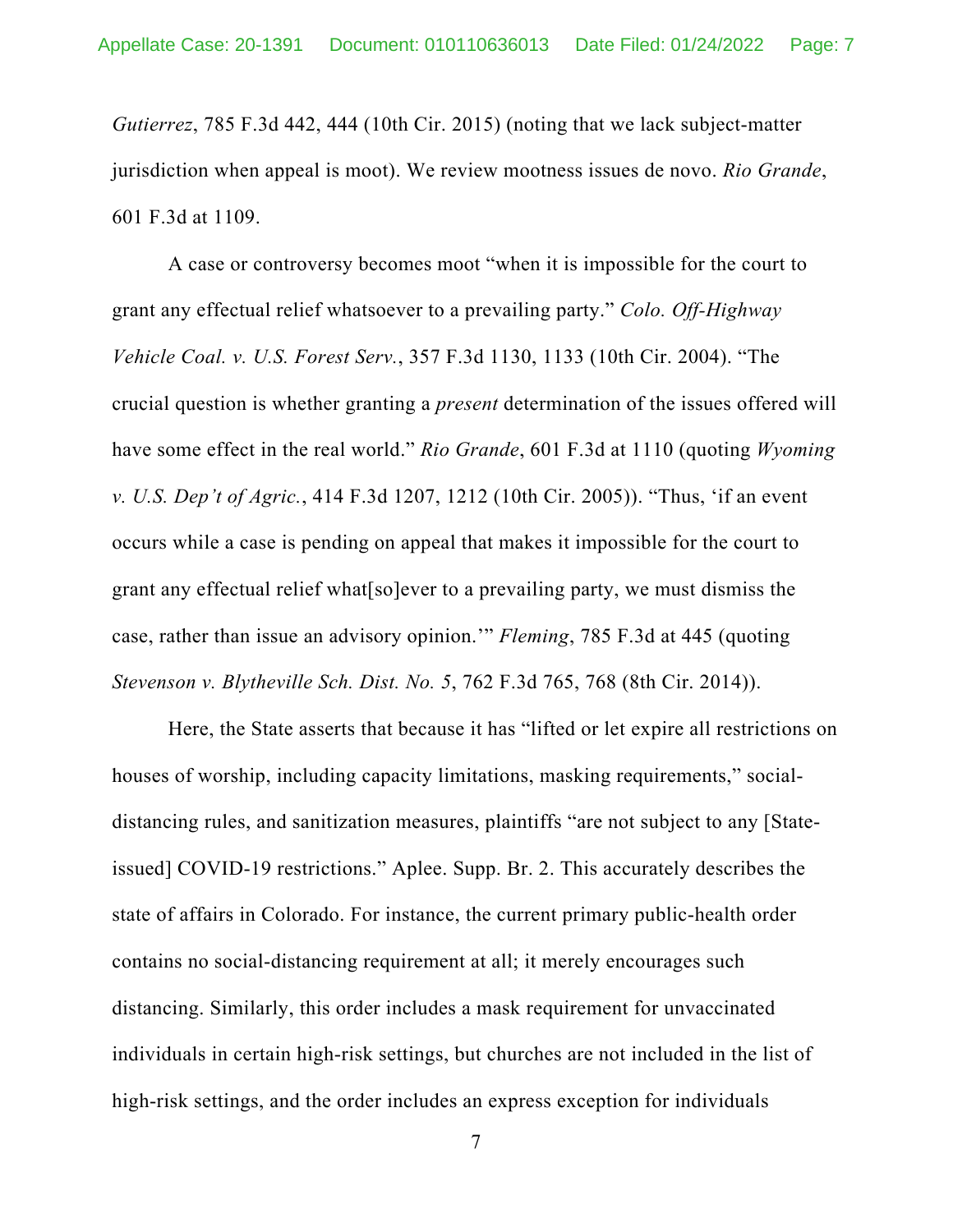officiating or participating in religious services.7

Thus, most of plaintiffs' claims against the State—those premised on COVID-19 restrictions that no longer apply to them—are now moot. To see why, we walk through the various forms of relief plaintiffs seek. *See Prison Legal News v. Fed. Bureau of Prisons*, 944 F.3d 868, 880 (10th Cir. 2019) (noting that we "must decide whether a case is moot as to 'each form of relief sought'" (quoting *Collins v. Daniels*, 916 F.3d 1302, 1314 (10th Cir. 2019))).

First, plaintiffs seek declaratory judgments that (1) the executive and publichealth orders violate their First Amendment free-exercise rights, (2) the State deprived them of constitutional due process by issuing public-health orders without notice and a hearing, and (3) the State issued the executive and public-health orders in violation of various state laws. But declaratory-judgment claims become moot if circumstances change such that the defendants are not "actually situated to have their future conduct toward the plaintiff altered by the court's declaration of rights." *Jordan v. Sosa*, 654 F.3d 1012, 1025–26 (10th Cir. 2011). And here, although the

 $7$  The current primary public-health order is the Eleventh Amended PHO 20-38, effective through January 31, 2022. *See* Colo. Dep't of Pub. Health & Env't, Pub. Health & Exec. Ords., https://covid19.colorado.gov/public-health-executive-orders (last visited Jan. 14, 2022). This order postdates the State's supplemental briefing, which attached and discussed the Ninth Amended PHO 20-38 (effective through November 30, 2021). Yet for purposes of evaluating plaintiffs' claims in this case, the Ninth and Eleventh versions appear largely identical: neither imposes any restrictions on houses of worship. And indeed, the State has pledged to file a letter of supplemental authority in the event it issues an amended executive or public-health order that imposes any restriction on plaintiffs. To date, it has not done so. We therefore focus our analysis on the most current order as of the date of this opinion the Eleventh—in the interest of remaining as current as possible.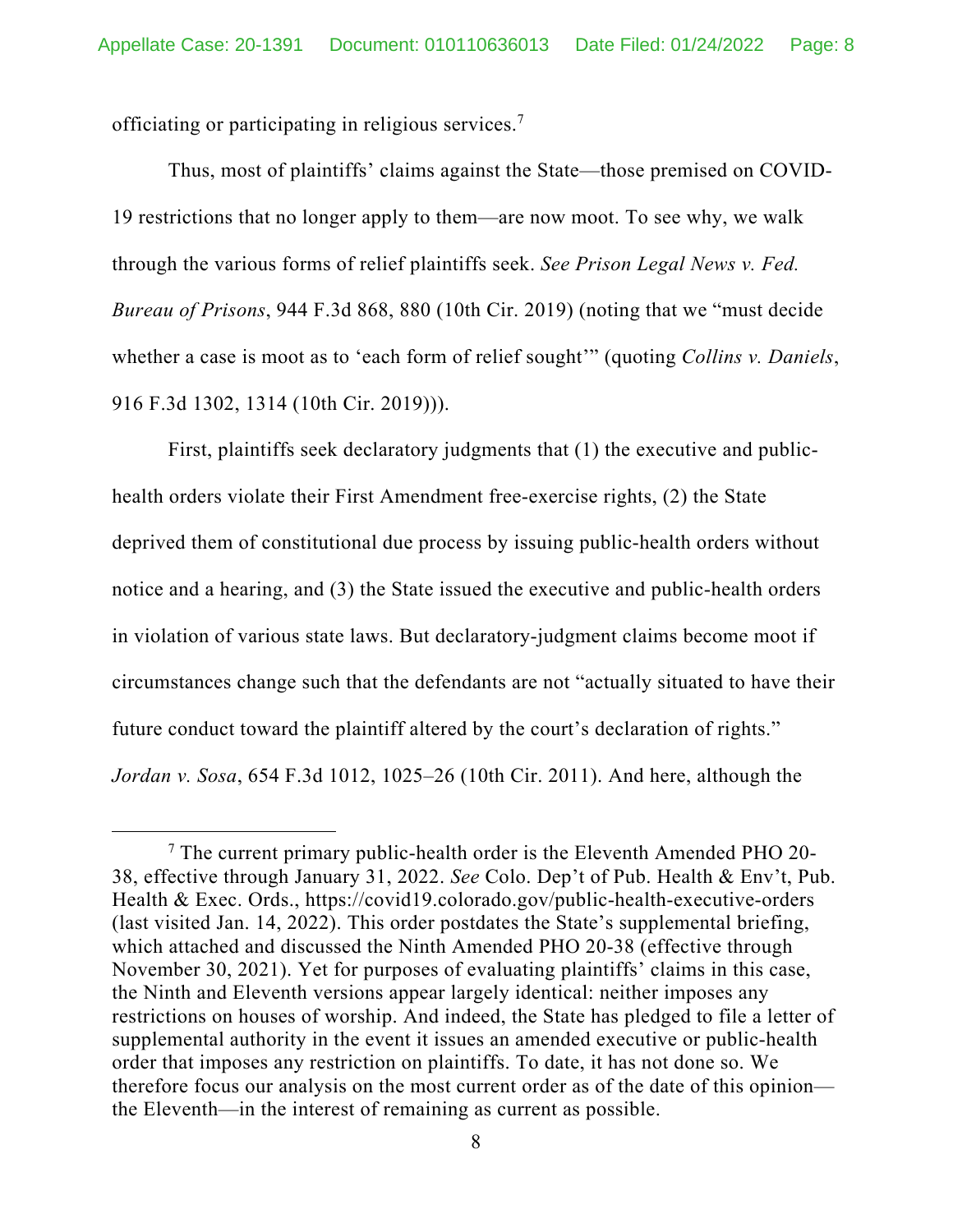State continues to issue amended executive and public-health orders related to the pandemic without providing notice or a hearing to individual affected parties, the amended orders no longer contain any provisions that apply to plaintiffs. Thus, the circumstances have shifted such that the State is not situated to have its future conduct *toward plaintiffs* changed by this court's declaration of rights. *See id.* at 1026. In other words, none of these declarations—that some former version of the orders violated plaintiffs' free-exercise rights, that plaintiffs were entitled to notice and a hearing before the State issued those former orders, or that the State violated state law in issuing the former orders—would have any effect on the State's future conduct toward plaintiffs because the State no longer imposes the complained-of restrictions on plaintiffs.

Plaintiffs also sought injunctive relief to prevent the State from enforcing its COVID-19 orders against them and to require the State to publicly terminate such orders. Yet if a defendant has carried out the action that a plaintiff sought to compel through an injunction, then the claim for injunctive relief is moot because "[t]here is no point in ordering an action that has already taken place." *S. Utah Wilderness All. v. Smith*, 110 F.3d 724, 728 (10th Cir. 1997). In other words, a claim for injunctive relief is moot if there is no reasonable likelihood that the injunction would result in any changes. *Id.* And here, an injunction would have no effect because the State has already ceased enforcing any COVID-19 restrictions against plaintiffs and has superseded or allowed to expire the orders that formerly applied to plaintiffs. *See id.*

Faced with this apparent mootness, plaintiffs invoke the voluntary-cessation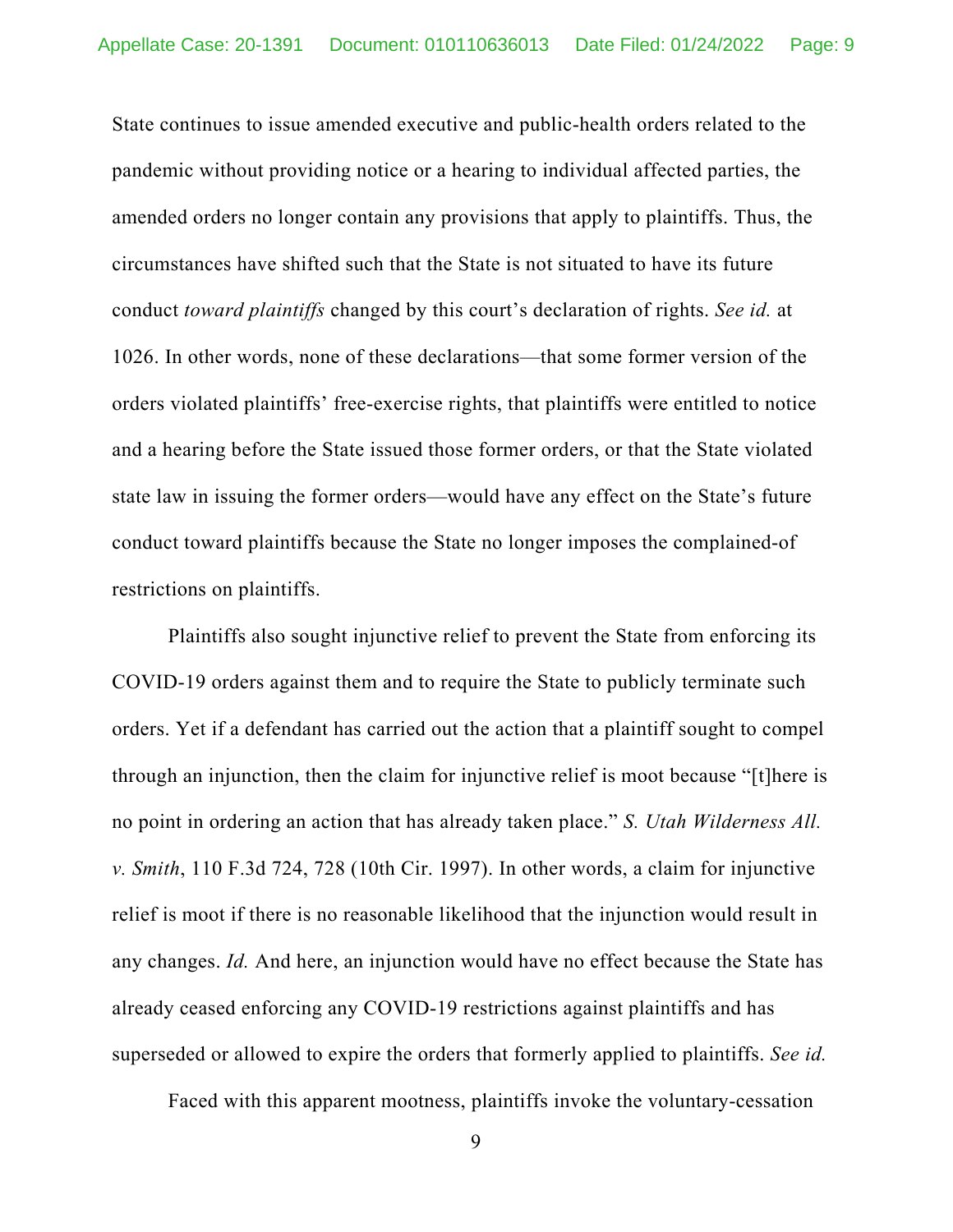exception, arguing that their claims are not moot because the State voluntarily changed the restrictions and may reinstate them at any time. The voluntary-cessation "exception exists to counteract the possibility of a defendant ceasing illegal action long enough to render a lawsuit moot and then resuming the illegal conduct." *Rio Grande*, 601 F.3d at 1115 (quoting *Chihuahuan Grasslands All. v. Kempthorne*, 545 F.3d 884, 892 (10th Cir. 2008)). Yet voluntary actions may nevertheless moot a case "if it is clear that the defendant has not changed course simply to deprive the court of jurisdiction." *Id.* at 1115–16 (quoting *Nat'l Advert. Co. v. City of Mia.*, 402 F.3d 1329, 1333 (11th Cir. 2005) (per curiam)).

As the party asserting mootness, the State bears a "'heavy burden of persua[ding]' the court that the challenged conduct cannot reasonably be expected to start up again." *Friends of the Earth, Inc. v. Laidlaw Env't Servs. (TOC), Inc.*, 528 U.S. 167, 189 (2000) (alteration in original) (quoting *United States v. Concentrated Phosphate Exp. Ass'n*, 393 U.S. 199, 203 (1968)). To carry this burden, the State "must do more than offer 'a mere informal promise or assurance . . . that the challenged practice will cease' or 'announce[] . . . an intention to change.'" *Prison Legal News*, 944 F.3d at 881 (omissions and alterations in original) (quoting *Rio Grande*, 601 F.3d at 1118). At the same time, "the '[w]ithdrawal or alteration of administrative policies can moot an attack on those policies.'" *Rio Grande*, 601 F.3d at 1117 (alteration in original) (quoting *Bahnmiller v. Derwinski*, 923 F.2d 1085, 1089 (4th Cir. 1991)). "And the 'mere possibility' that an agency might rescind amendments to its actions or regulations does not enliven a moot controversy." *Id.*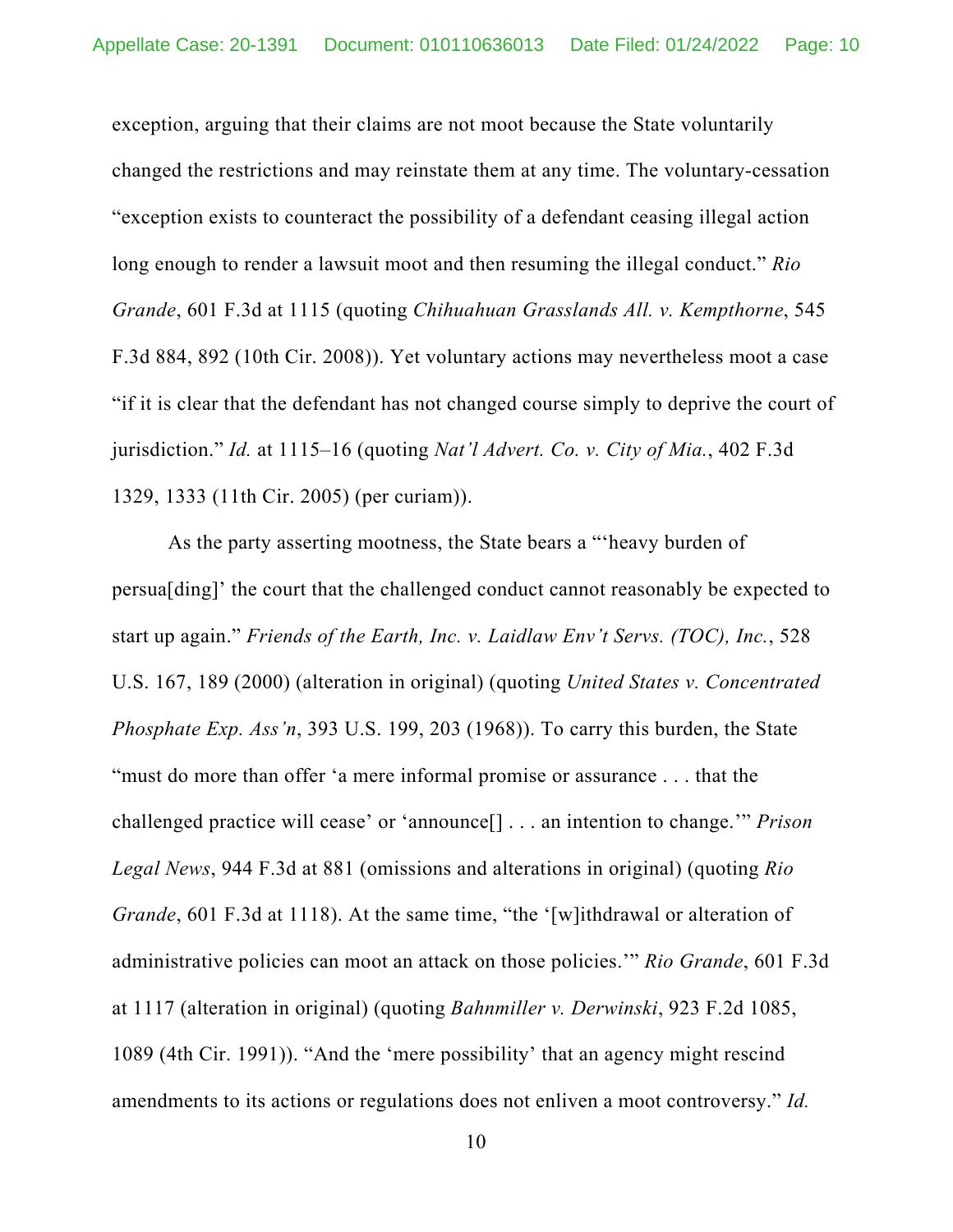(quoting *Ala. Hosp. Ass'n v. Beasley*, 702 F.2d 955, 961 (11th Cir. 1983)). In other words, "[a] case 'cease[s] to be a live controversy if the possibility of recurrence of the challenged conduct is only a "speculative contingency."'" *Id.* (second alteration in original) (quoting *Burbank v. Twomey*, 520 F.2d 744, 748 (7th Cir. 1975)).

Here, the State contends that there is no reasonable expectation it will ever reinstate the challenged COVID-19 restrictions against plaintiffs. In support, it points out that it initially imposed the challenged restrictions in the absence of Supreme Court guidance on the constitutional limitations of such restrictions. But after the decisions in *Roman Catholic Diocese*, 141 S. Ct. 63, and *Tandon v. Newsom*, 141 S. Ct. 1294 (2021), the State "listened to the Supreme Court's direction and put these decisions into action" by including religious exemptions in its COVID-19 orders. Aplee. Supp. Br. 9. For instance, although the current primary public-health order includes a mask requirement for unvaccinated individuals in certain high-risk, indoor settings, it also includes an exemption to this requirement for officiating or participating in a religious service. Similarly, the order includes a vaccination requirement for indoor events of over 500 individuals in certain counties, but such requirement does not apply to houses of worship. Thus, we agree with the State that "it is unreasonable to expect that [the State] will disregard Supreme Court precedent and impose the same restrictions on houses of worship again." *Id.*; *see also Hawse v. Page*, 7 F.4th 685, 693 (8th Cir. 2021) (noting that even if the county were to tighten COVID-19 restrictions at some point in the future, "there is no reasonable expectation that the [c]ounty would flout the Supreme Court's intervening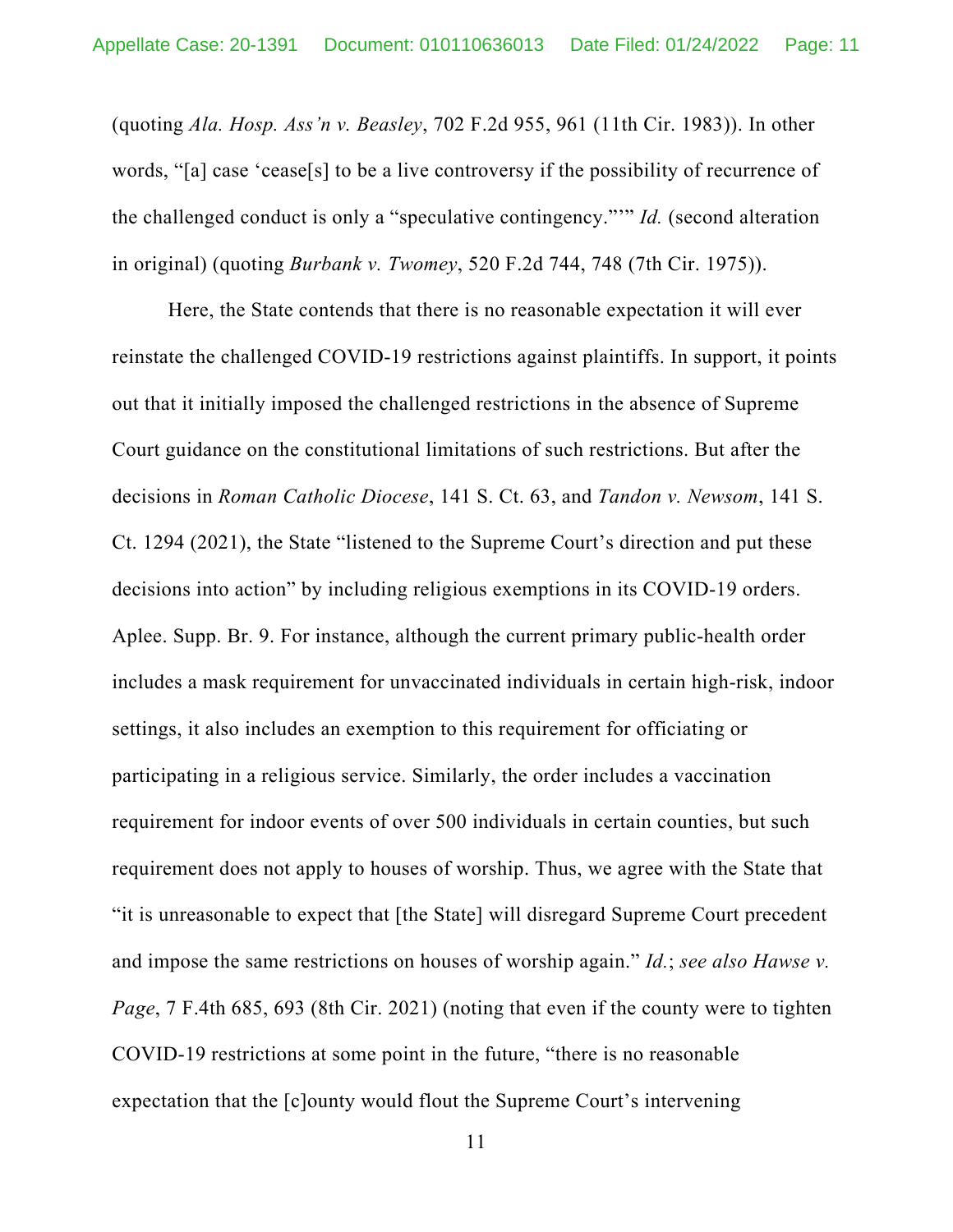pronouncements on equal treatment between religious exercise and comparable secular activity").

The State additionally points out that advances in pharmaceutical tools primarily COVID-19 vaccines—render it unlikely that the State will return to "traditional non[]pharmaceutical interventions like capacity limitations and masking requirements," even if the pandemic worsens again in the future. For example, the State notes that when faced with the recent surge in COVID-19 cases caused by the Delta variant, it "did not resort back to the types of traditional non[]pharmaceutical interventions that [plaintiffs] complain of here." Aplee. Supp. Br. 10. Instead, it took steps to increase access to vaccines and to mandate vaccination in certain situations.<sup>8</sup> *See Hawse*, 7 F.4th at 692–93 (finding it persuasive, on voluntary-cessation inquiry, that county did not impose capacity limitations on houses of worship despite emergence of Delta variant).

In response, plaintiffs rely on two recent Supreme Court decisions that granted injunctions pending appeal of certain COVID-19 restrictions and argue that the

<sup>&</sup>lt;sup>8</sup> We recognize the reality of the recent surge in COVID-19 cases—a surge related, at least in part, to the Omicron variant. *See* Ctrs. for Disease Control & Prevention, Omicron Variant: What You Need to Know, https://www.cdc.gov/coronavirus/2019-ncov/variants/omicron-variant.html (last visited Jan. 14, 2022). The parties have not specifically addressed this issue in any supplemental filings. As noted earlier, the State promised to notify this court in the event it issues any orders that impose restrictions on houses of worship. We have received no such notification; nor do we see any such restrictions in the current public-health order, which took effect as the Omicron surge was beginning. The Omicron surge therefore does not impact our analysis, except to underline the strength of the State's position that it is not reasonably likely to reimpose pandemicrelated restrictions on plaintiffs even when facing a surge in COVID-19 cases.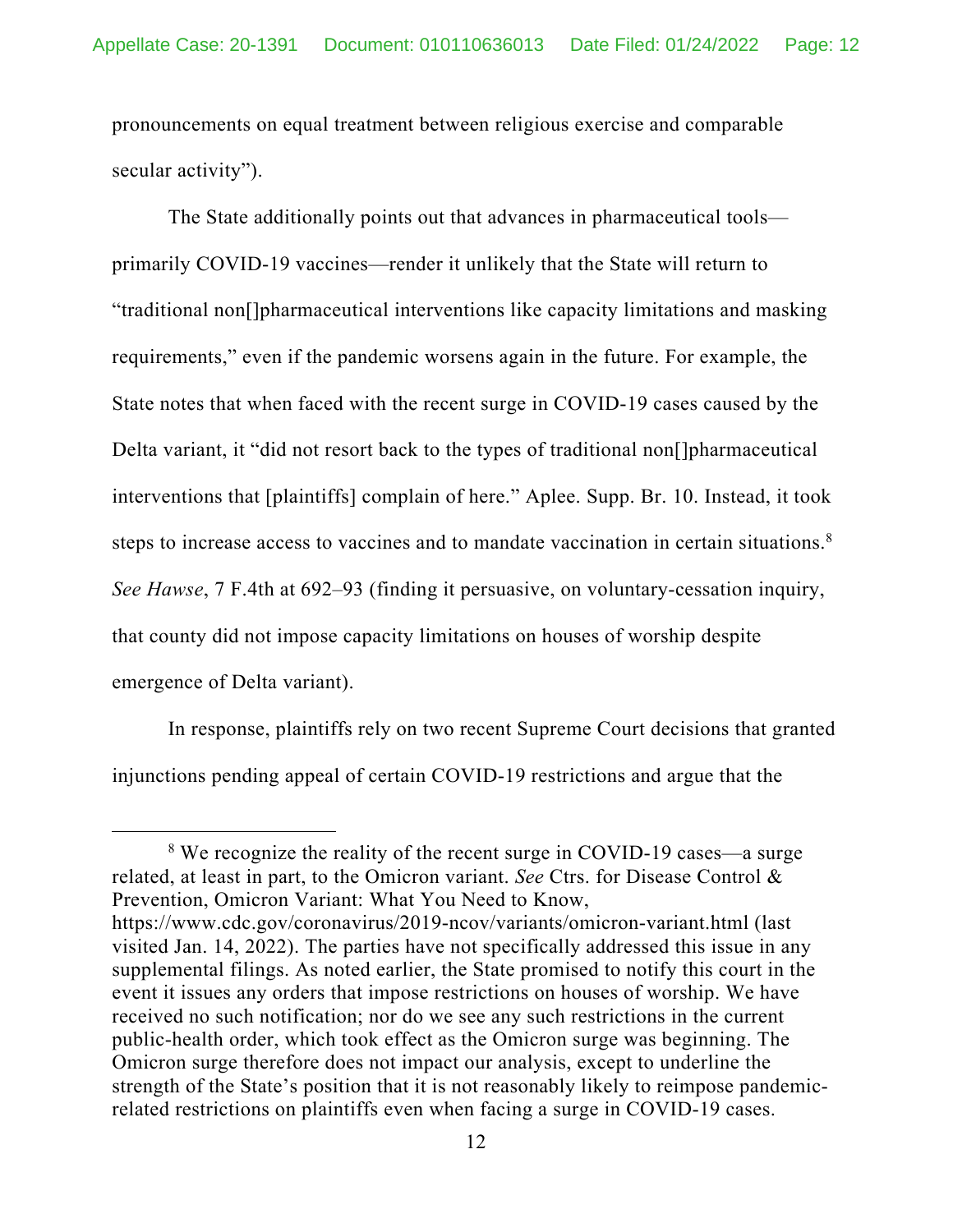State's history of "moving the goalposts" renders this case not moot. *Tandon*, 141 S. Ct. at 1297 (finding appeal of COVID-19 restrictions not moot because of frequency with which state changed them); *see also Roman Cath. Diocese*, 141 S. Ct. at 68 (finding it "clear" that free-exercise challenge to COVID-19 restrictions was "not moot" because "[t]he [g]overnor regularly change[d] the classification of particular areas without prior notice" such that "the applicants remain under a constant threat" of restrictions being reinstated). Yet we agree with the State that these cases are distinguishable because, contrary to plaintiffs' assertion, the State here has no history of moving the goalposts. *Cf. Prison Legal News*, 944 F.3d at 882 (noting that voluntary-cessation "inquiry is fact-specific"). For instance, in *Tandon*, "California officials changed the challenged policy shortly after [plaintiffs'] application was filed." 141 S. Ct. at 1297. But here, the State has "steadily loosened" its restrictions over time and has included religious exemptions in its more recent executive and public-health orders. State Aplee. Br. 20. Nor is this case like *Roman Catholic Diocese*, where New York was using a color-coded dial system to quickly and regularly change restrictions without prior notice; here, the current public-health order expressly supersedes the State's prior dial system (and has done so since April 2021).9 *See* 141 S. Ct. at 68.

<sup>&</sup>lt;sup>9</sup> The system in *Roman Catholic* consisted of color-coded zones based on the prevalence of COVID-19; for example, "[i]n red zones, no more than 10 persons [could] attend each religious service, and in orange zones, attendance [was] capped at 25." 141 S. Ct. at 66, 68; *see also id.* at 72–73 (Kavanaugh, J., concurring) (explaining that color code is based on prevalence of COVID-19). Here, the State's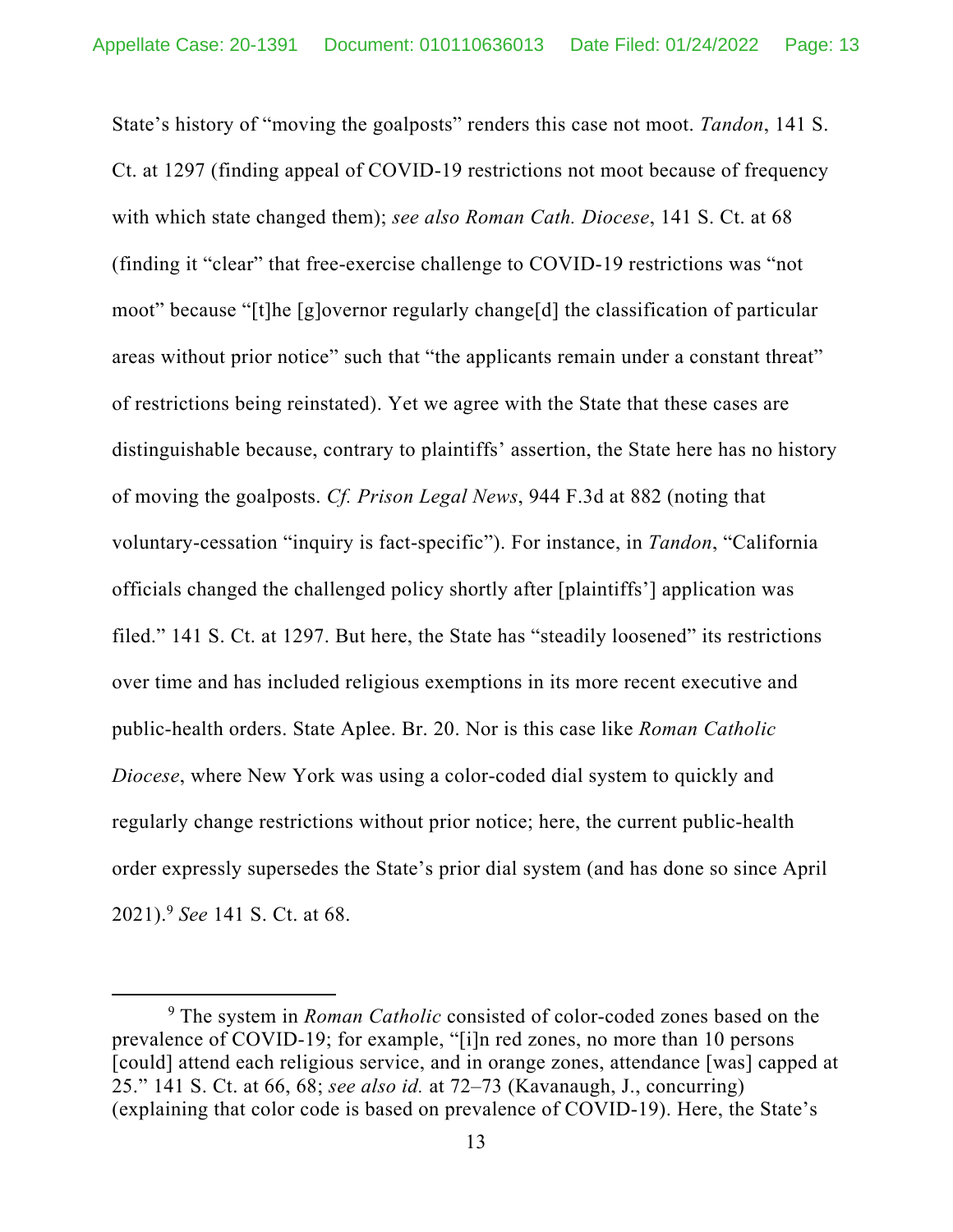Thus, any chance of the State reimposing the challenged restrictions on plaintiffs is entirely speculative, stemming only from the uncertainty inherent in the pandemic and the State's general authority to impose restrictions in emergencies. And we reject plaintiffs' position that such a speculative possibility is sufficient to invoke the voluntary-cessation exception. *See Rio Grande*, 601 F.3d at 1117 (explaining that voluntary-cessation exception does not apply "'if the possibility of recurrence of the challenged conduct is only a "speculative contingency"'" (quoting *Burbank*, 520 F.2d at 748)); *cf. also Bos. Bit Labs, Inc. v. Baker*, 11 F.4th 3, 10 n.4 (1st Cir. 2021) ("That the [g]overnor has the power to issue executive orders cannot itself be enough to skirt mootness, because then no suit against the government would ever be moot.").

In sum, the State has met its burden of showing "that the challenged conduct cannot reasonably be expected to start up again."10 *Friends of the Earth*, 528 U.S. at 189 (quoting *Concentrated Phosphate*, 393 U.S. at 203). Nothing about the changes in the executive and public-health orders appears to be an attempt to evade liability in this litigation (indeed, plaintiffs never suggest as much); the State has continued to

now-superseded dial system similarly classified counties by COVID-19 prevalence using color codes that corresponded to particular restriction levels.

<sup>10</sup> In their opening brief, plaintiffs cite *County of Butler v. Wolf*, 486 F. Supp. 3d 883 (W.D. Pa. 2020), *appeal dismissed sub nom County of Butler v. Governor of Pa.*, 8 F.4th 226 (3d Cir. 2021), *cert. denied*, 2022 WL 89363 (Jan. 10, 2022), in support of their voluntary-cessation argument. There, the district court relied on the voluntary-cessation exception to reject a mootness argument because the orders at issue had merely been suspended. *Cnty. of Butler*, 486 F. Supp. 3d at 911–12. Here, though, the current order expressly supersedes prior orders, so *County of Butler* is easily distinguishable.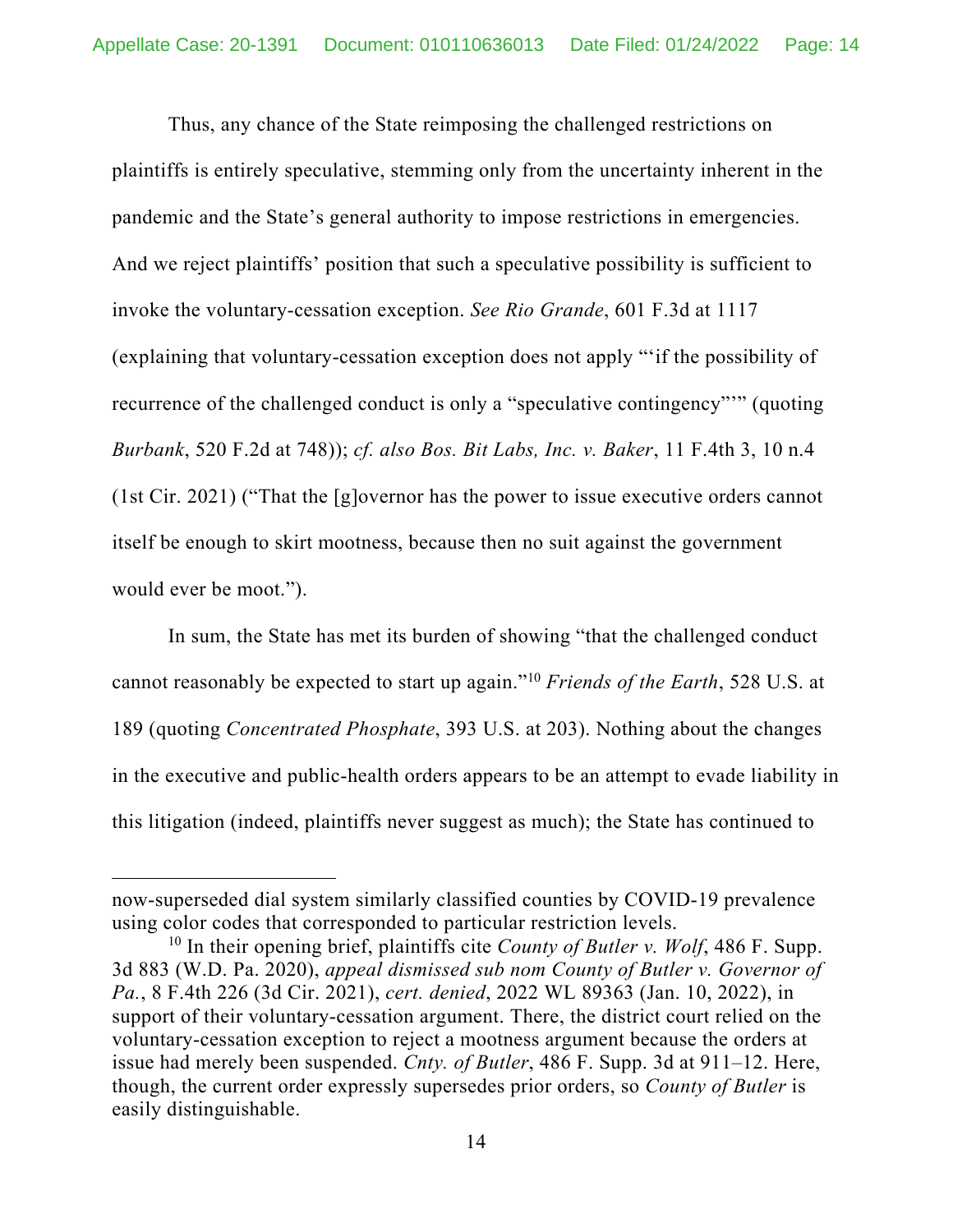decrease restrictions over time, even when faced with increasing COVID-19 cases; and the State has followed and intends to continue following recent Supreme Court precedent by incorporating religions exemptions into current and future restrictions. We therefore conclude that the voluntary-cessation exception does not apply here. *See Hawse*, 7 F.4th at 693; *Calvary Chapel of Bangor v. Mills*, No. 20-cv-00156, 2021 WL 2292795, at \*12–13 (D. Me. June 4, 2021) (concluding that voluntarycessation exception did not apply based on absence of color-coded system and fact that governor's actions since May 2020 were almost entirely in direction of easing restrictions), *appeal docketed*, No. 21-1453 (1st Cir. June 14, 2021). Most of plaintiffs' claims against the State, as detailed above, are therefore moot.<sup>11</sup>

"When a case becomes moot on appeal, the ordinary course is to vacate the judgment below and remand with directions to dismiss." *Kan. Jud. Rev. v. Stout*, 562 F.3d 1240, 1248 (10th Cir. 2009). We do this "because '[a] party who seeks review of the merits of an adverse ruling, but is frustrated by the vagaries of circumstance,

 $11$  For the first time in their supplemental brief on mootness, plaintiffs invoke the mootness exception for conduct capable of repetition yet evading review. This exception requires the party asserting it to show that "(1) the challenged action is in its duration too short to be fully litigated prior to cessation or expiration[] and (2) there is a reasonable expectation that the same complaining party will be subject to the same action again." *N.M. Health Connections v. U.S. Dep't of Health & Hum. Servs.*, 946 F.3d 1138, 1159 (10th Cir. 2019) (quoting *Brown v. Buhman*, 822 F.3d 1151, 1166 (10th Cir. 2016)); *see also Jordan*, 654 F.3d at 1036 (noting that party asserting this exception bears burden of proving it applies). Here, as discussed in the text, plaintiffs only speculate that they will again be subject to the challenged COVID-19 restrictions; they therefore have not met their burden to demonstrate "a reasonable expectation" that they will be subject to the same COVID-19 restrictions in the future. *N.M. Health Connections*, 946 F.3d at 1159 (quoting *Brown*, 822 F.3d at 1166). Thus, this exception does not apply here.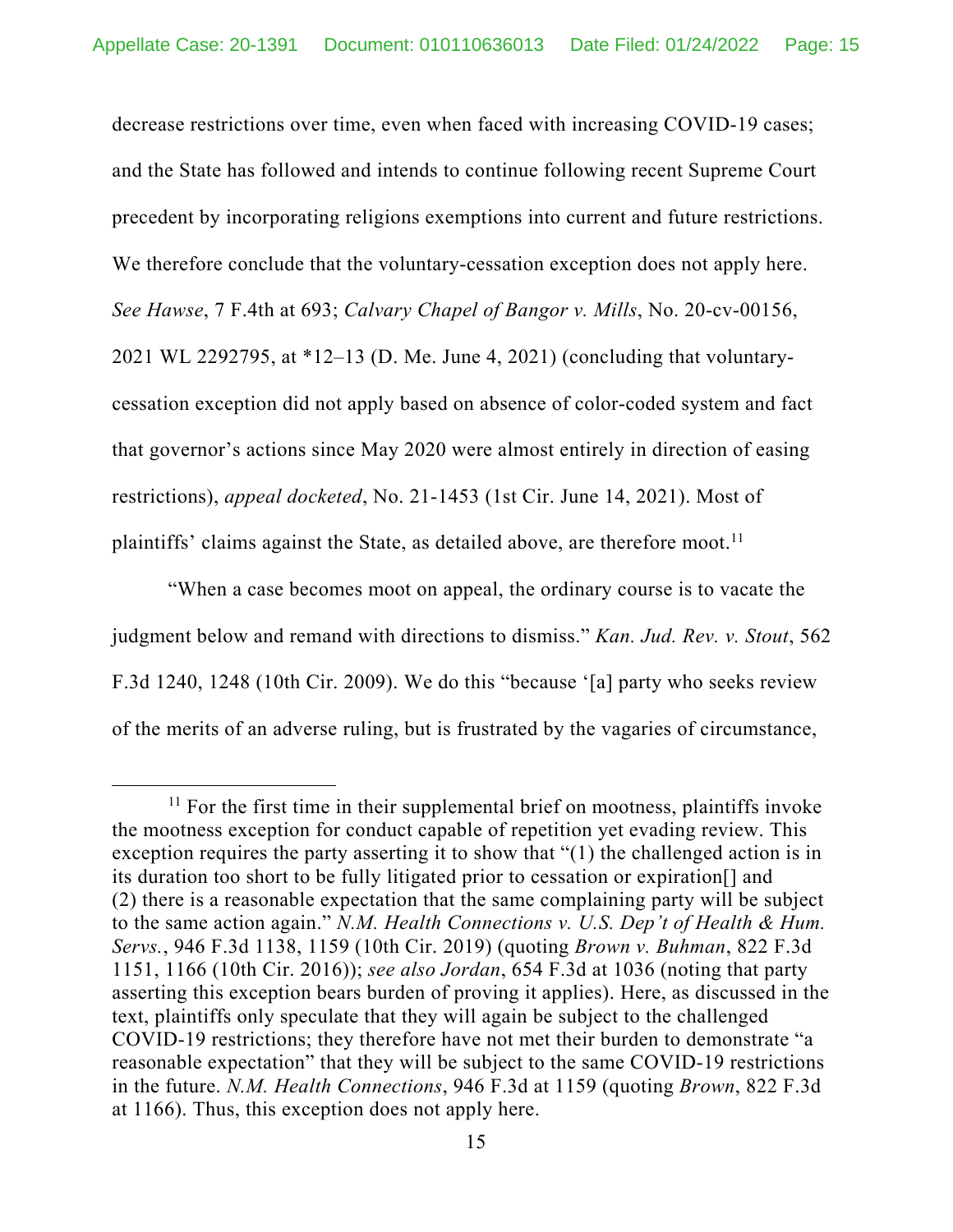ought not in fairness be forced to acquiesce in the judgment.'" *Wyoming*, 414 F.3d at 1213 (alteration in original) (quoting *U.S. Bancorp Mortg. Co. v. Bonner Mall P'ship*, 513 U.S. 18, 25 (1994)). Thus, we dismiss the appeal of plaintiffs' claims that (1) the executive and public-health orders, as applied, violate their free-exercise rights, (2) the governor violated the Colorado Constitution and exceeded his authority under the CDEA, and (3) the public-health orders violate the Due Process Clause and Colorado's administrative-procedure act; we further vacate the district court's rulings on these claims and remand with directions to dismiss such claims without prejudice. *See id.* at 1213–14 (noting that "it is frequently appropriate for an appellate court to vacate the judgment below when mootness results from . . . the actions of the prevailing party").

# **II. Remaining Claims**

Our mootness ruling disposes of most, but not all, of plaintiffs' claims on appeal: Still at issue are plaintiffs' facial challenge to the CDEA and their claims against the federal agencies. Plaintiffs' facial challenge to the CDEA is not moot because it does not turn on alleged free-exercise violations in the executive and public-health orders but instead on the alleged unconstitutionality of the statute itself, which has not changed. *See Prison Legal News*, 944 F.3d at 883, 885 (finding asapplied claims moot and specifically noting absence of facial challenges). And as to plaintiffs' claims against the federal agencies, we elect to exercise our discretion to set aside any mootness question in favor of a different threshold issue—plaintiffs' standing to bring such claims. *See Sinochem Int'l Co. v. Malay. Int'l Shipping Corp.*,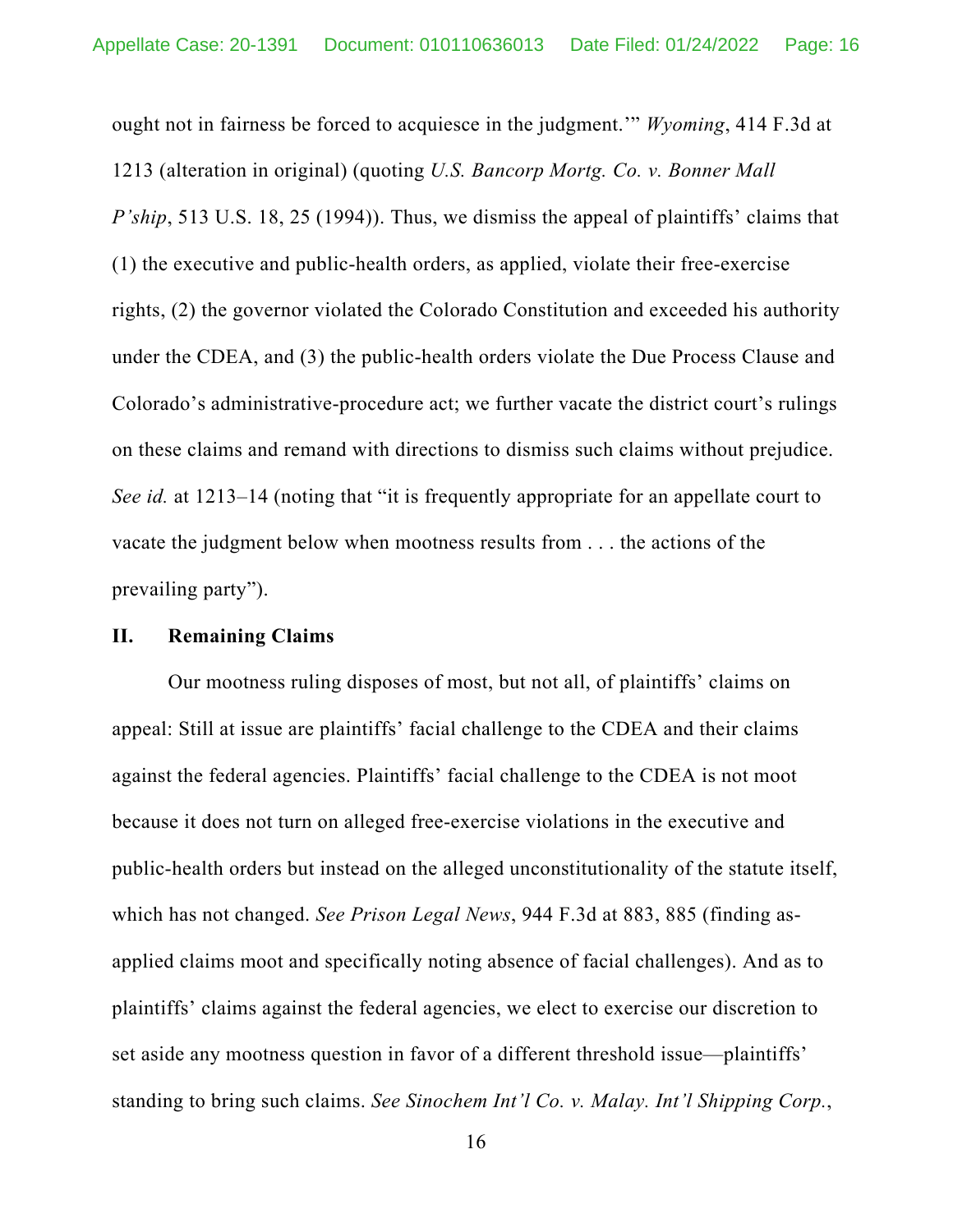549 U.S. 422, 431 (2007) (noting courts' "leeway 'to choose among threshold grounds for denying audience to a case on the merits'" (quoting *Ruhrgas AG v. Marathon Oil Co.*, 526 U.S. 574, 585 (1999))); *Citizen Ctr. v. Gessler*, 770 F.3d 900, 906 (10th Cir. 2014) (same).

As to these remaining claims, plaintiffs argue that the district court erred in denying their motion for a preliminary injunction. A preliminary injunction is warranted only if a party can show (1) a substantial likelihood of success on the merits, (2) irreparable injury, (3) that the "threatened injury outweighs the injury the opposing party will suffer under the injunction; and (4) [that] the injunction would not be adverse to the public interest."12 *Awad v. Ziriax*, 670 F.3d 1111, 1125 (10th Cir. 2012) (quoting *Beltronics USA, Inc. v. Midwest Inventory Distrib., LLC*, 562 F.3d 1067, 1070 (10th Cir. 2009)). As the party seeking an injunction, plaintiffs bear the burden of showing each prong. *Heideman v. S. Salt Lake City*, 348 F.3d 1182, 1188–89 (10th Cir. 2003). And because plaintiffs seek a disfavored type of injunction—one that would grant them "all the relief [they] could expect from a trial win"—they face a heightened burden of making a "strong showing" on the first and third prongs. *Mrs. Fields Franchising, LLC v. MFGPC*, 941 F.3d 1221, 1232 (10th Cir. 2019) (quoting *Free the Nipple–Fort Collins v. City of Fort Collins*, 916 F.3d 792, 797 (10th Cir. 2019)). Here, the district court denied relief based on the first

 $12$  Although it is not relevant to the issues in this appeal, the third and fourth "factors merge when the [g]overnment is the opposing party," as it is here. *Nken v. Holder*, 556 U.S. 418, 435 (2009).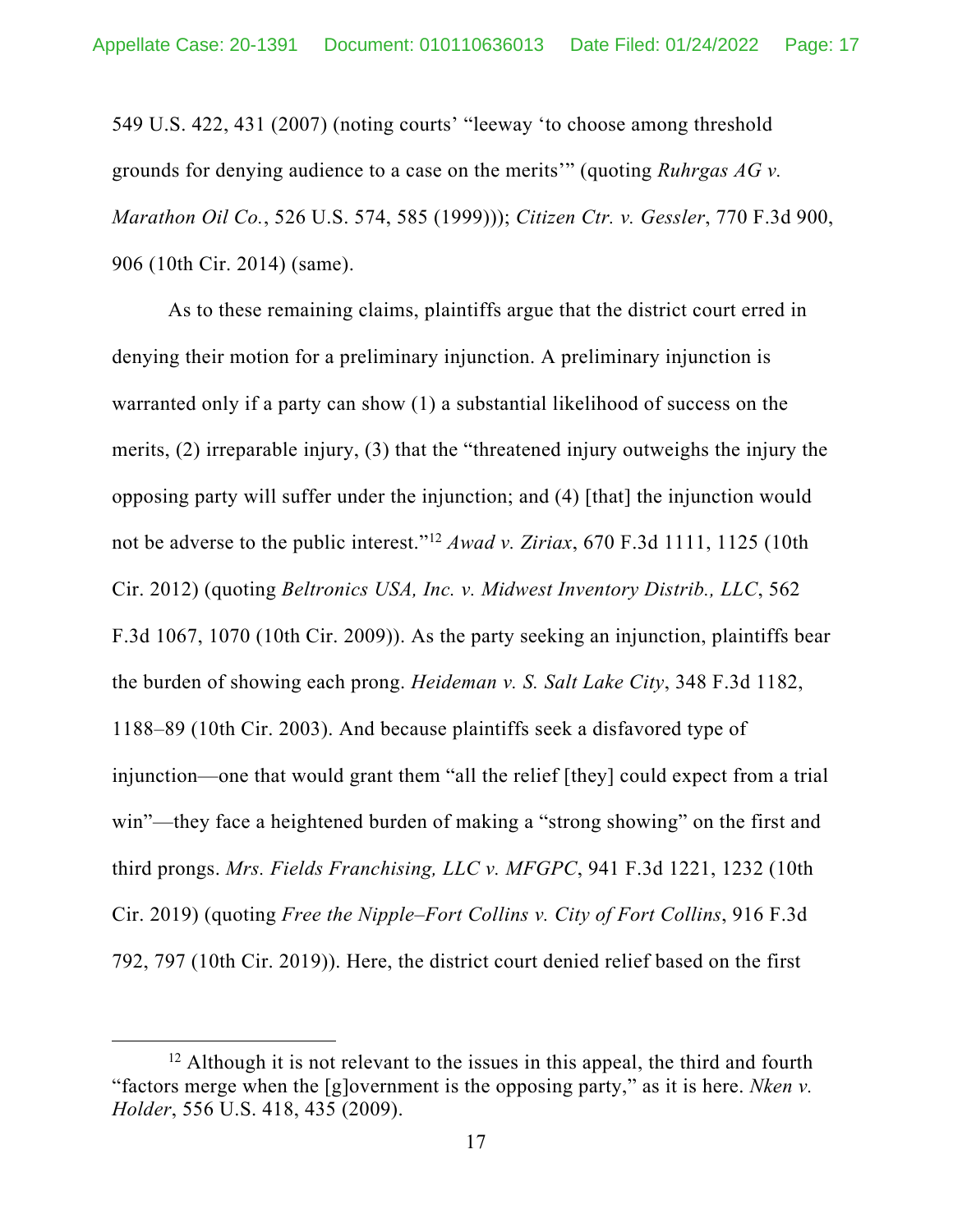prong, concluding that plaintiffs failed to make a strong showing of a substantial likelihood of success on the merits.

We review that ruling for abuse of discretion. *See Awad*, 670 F.3d at 1125. "An abuse of discretion occurs only when the trial court bases its decision on an erroneous conclusion of law or where there is no rational basis in the evidence for the ruling." *Id.* (quoting *Wilderness Workshop v. U.S. Bureau of Land Mgmt.*, 531 F.3d 1220, 1223–24 (10th Cir. 2008)).

## **A. Facial Challenge to the CDEA**

Plaintiffs argue the district court erred in concluding they were unlikely to succeed on their claim that the CDEA facially violates the Free Exercise Clause. When faced with a claim that a law violates the right to free exercise of religion, courts often apply strict scrutiny, a difficult standard that requires the government to justify the law with a compelling government interest and show that the law is narrowly tailored to advance that interest. *See Church of Lukumi Babalu Aye, Inc. v. City of Hialeah*, 508 U.S. 520, 546 (1993). But such strict scrutiny does not always apply to free-exercise claims. Critically, for our purposes, "a law that is [1] neutral and [2] of general applicability need not be justified by a compelling governmental interest even if the law has the incidental effect of burdening a particular religious practice." *Id.* at 531. Instead, a neutral and generally applicable law "need only be rationally related to a legitimate governmental interest to survive a constitutional challenge." *Grace United Methodist Church v. City of Cheyenne*, 451 F.3d 643, 649 (10th Cir. 2006). That is, a neutral and generally applicable law is much more likely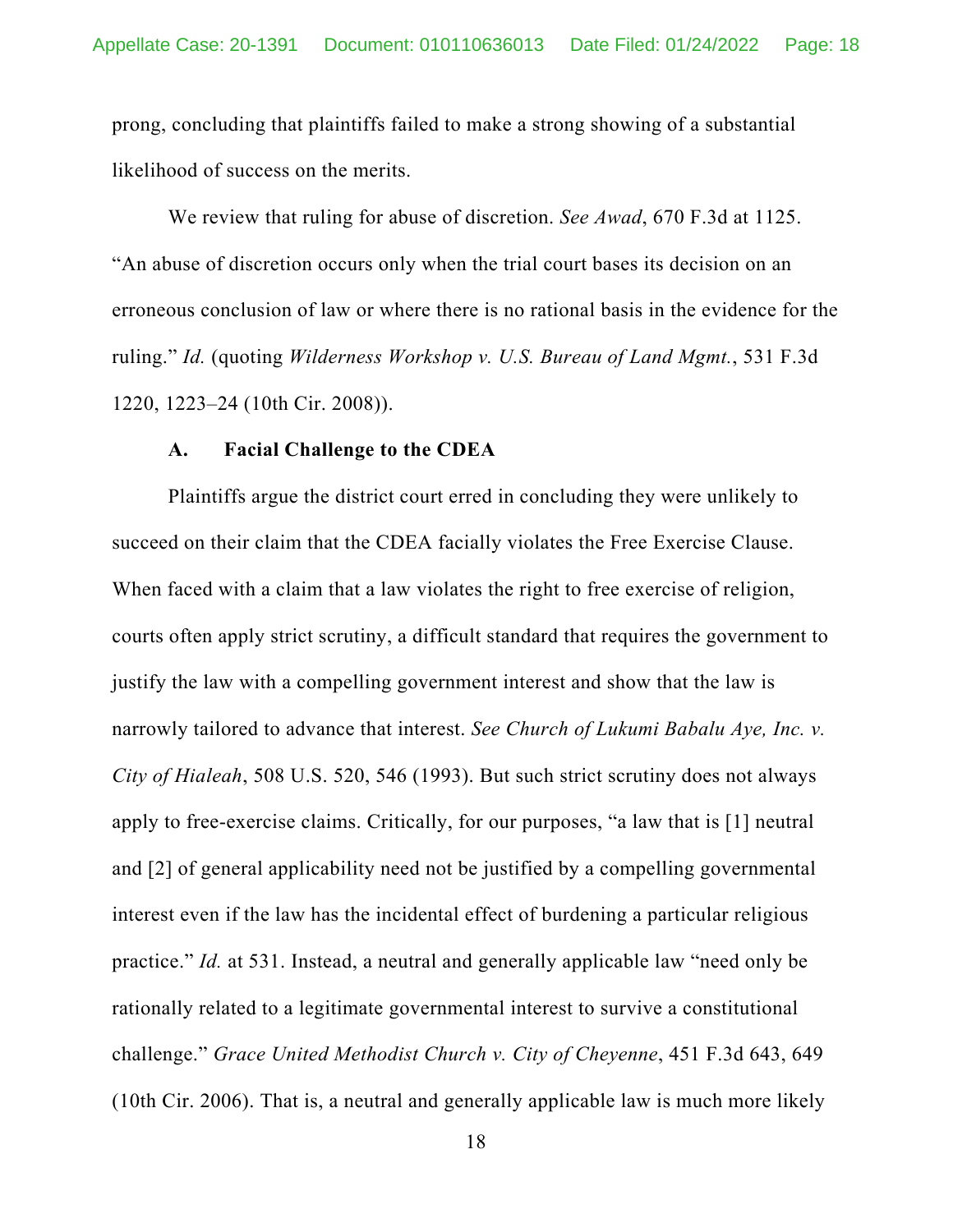to survive a constitutional challenge. *See id.* at 659 (noting "little doubt" that neutral and generally applicable zoning law survived rational-basis review).

Here, the district court concluded that the CDEA was both neutral and generally applicable, rejecting plaintiffs' position "that the CDEA exempts certain secular institutions from its mandates and thus favors those institutions over religious institutions." App. vol. 6, 1424. Because that conclusion rendered the law subject to rational-basis review, plaintiffs' constitutional challenge was not substantially likely to succeed.

On appeal, plaintiffs concede the CDEA's language is neutral but again assert that the CDEA is not generally applicable because "it facially classifies hundreds of thousands of Coloradans as being exempt . . . and in application, exempts even more groups than the statute permits." Aplt. Br. 20. Thus, plaintiffs contend, the district court erred by finding the statute was generally applicable (and therefore not subject to strict scrutiny). *See Lukumi Babalu*, 508 U.S. at 531–32.

A law is not generally applicable when it imposes "burdens only on conduct motivated by religious belief." *Id.* at 543. For instance, in *Lukumi Babalu*, city ordinances prohibiting animal sacrifice but allowing the killing of animals in a variety of other contexts were not generally applicable because they furthered the city's governmental interests in protecting public health and preventing animal cruelty "only against conduct motivated by religious belief." *Id.* at 543, 545. Likewise, we have held "[a] rule that is discriminatorily motivated and applied is not a neutral rule of general applicability." *Axson-Flynn v. Johnson*, 356 F.3d 1277, 1294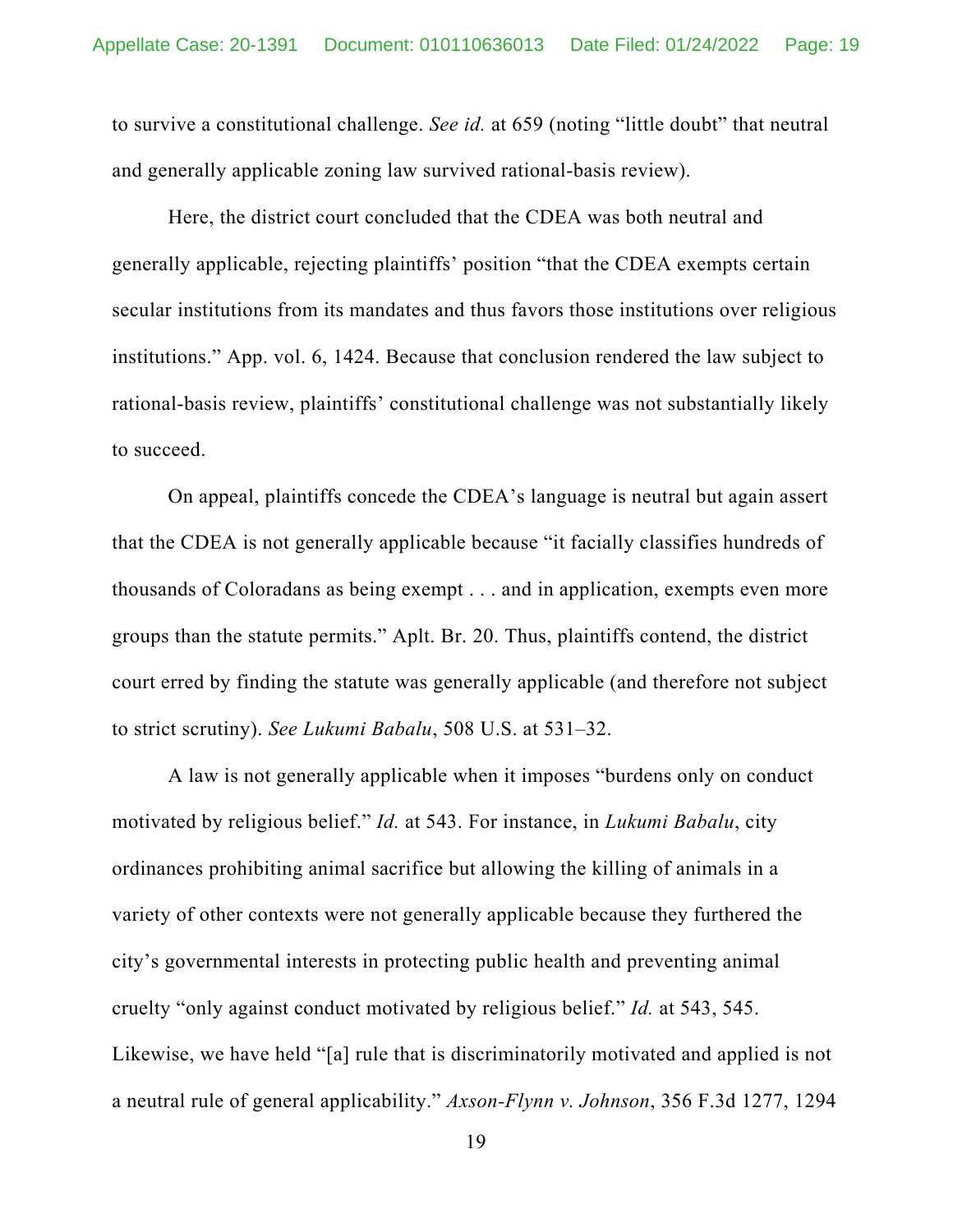(10th Cir. 2004). Accordingly, in *Axson-Flynn*, we remanded for further proceedings on whether a rule that theater students adhere precisely to their scripts, under which a Mormon student was required to use profane language, "was discriminatorily applied to religious conduct (and thus was not generally applicable)." *Id.* at 1280, 1294. On the other hand, the mere existence of "a secular exemption" does not "automatically create[] a claim for a religious exemption." *Grace United Methodist Church*, 451 F.3d at 651. Thus, we have held that a zoning law (under which a church was not permitted to operate a daycare in a particular location) was generally applicable because there was no evidence of discriminatory motivation or application. *See id.* at 651–55.

Here, a review of the CDEA shows that it is more like the generally applicable zoning law in *Grace Methodist* than the religiously targeted or discriminatorily applied laws in *Lukumi Babalu* and *Axson-Flynn*. Colorado enacted the CDEA to limit the "vulnerability of people and communities of [Colorado] to damage, injury, and loss of life and property resulting from all [ ] hazards, including natural catastrophes" such as epidemics. Colo. Rev. Stat.  $\S$  24-33.5-702(1)(a). To that end, the CDEA empowers the governor to declare a disaster emergency and issue executive orders to combat such disaster. *Id.* § 24-33.5-704(4). And in the provisions plaintiffs highlight, the CDEA provides that "[n]othing" in it "shall be construed to[] (a) [i]nterfere with the course or conduct of a labor dispute; ... (b) [i]nterfere with dissemination of news or comment on public affairs; . . . [or] (c) [a]ffect the jurisdiction or responsibilities of police forces, fire-fighting forces, or units of the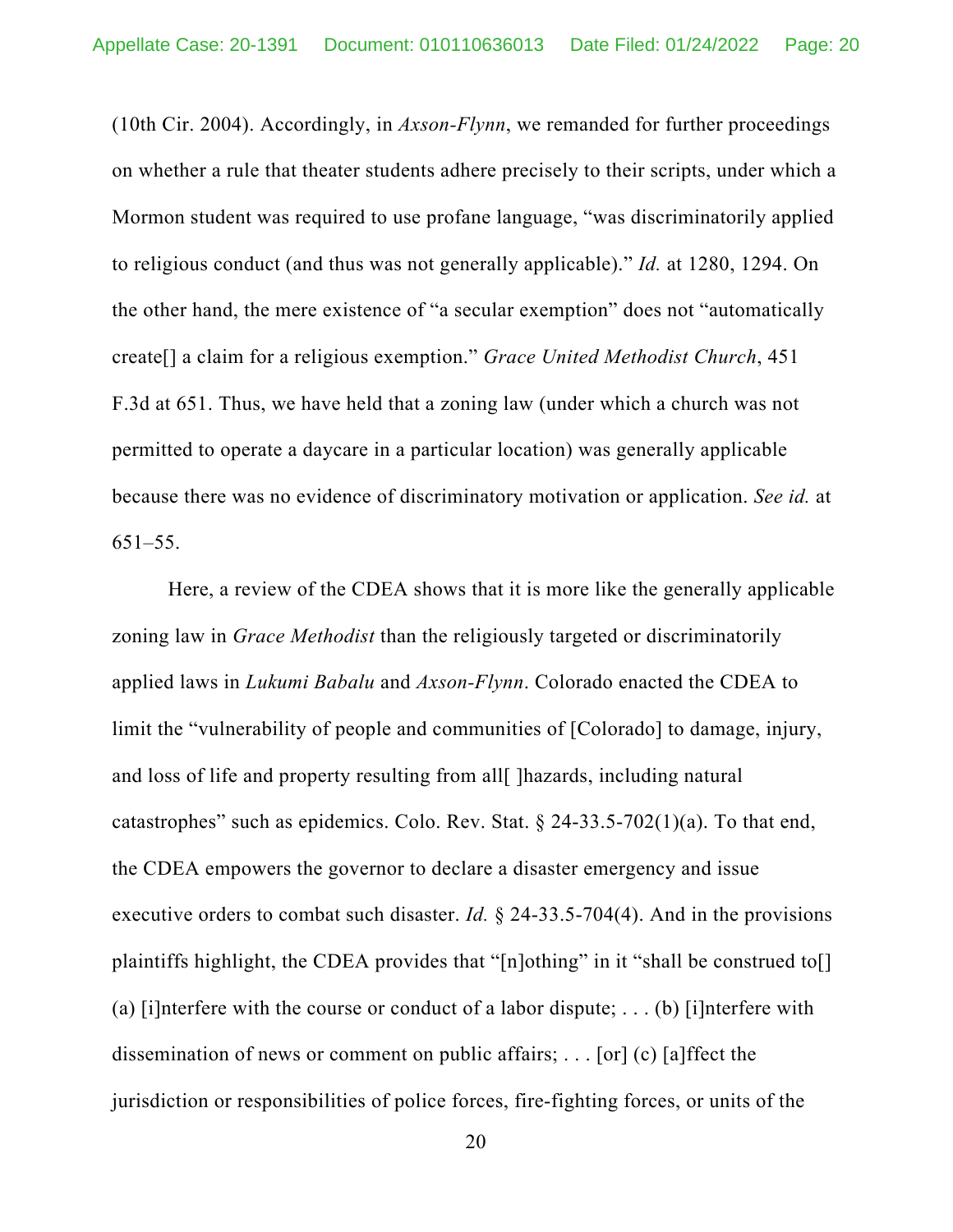armed forces of the United States." *Id.* § 24-35.5-702(2)(a)-(c).

According to plaintiffs, these provisions are "sweeping facial exemptions [that] negate any argument that [the] CDEA is generally applicable." Aplt. Br. 24. But this argument ignores the plain language of the statute. As the district court noted, the so-called exemption for labor disputes does not actually operate as an exemption. By its own terms, this provision actually allows interference "with the course or conduct of a labor dispute" when such interference is "necessary to forestall or mitigate imminent or existing danger to public health or safety." § 24- 33.5-702(2)(a). Similarly, the police provision is not an exemption; as the district court explained, it is "an acknowledgement" that the CDEA does not allow the governor "to control law enforcement or armed forces not within his [or her] purview." App. vol. 6, 1425.

And the exemption for news media simply prevents interference with the "dissemination of news,"  $\S$  24-33.5-702(2)(b); it does not entirely exclude news organizations from the CDEA. The district court accurately characterized this exception as "giv[ing] effect to the First Amendment's Free Speech Clause, which prohibits laws that infringe the right to speak." App. vol. 6, 1424. That the CDEA gives such effect expressly does not mean the statute facially violates the First Amendment's Free Exercise Clause by not mentioning a similar express exemption for the free exercise of religion. Notably, under a prior version of the primary publichealth order issued in the emergency disaster occasioned by the pandemic, the State placed news organizations and houses of worship in the same category and imposed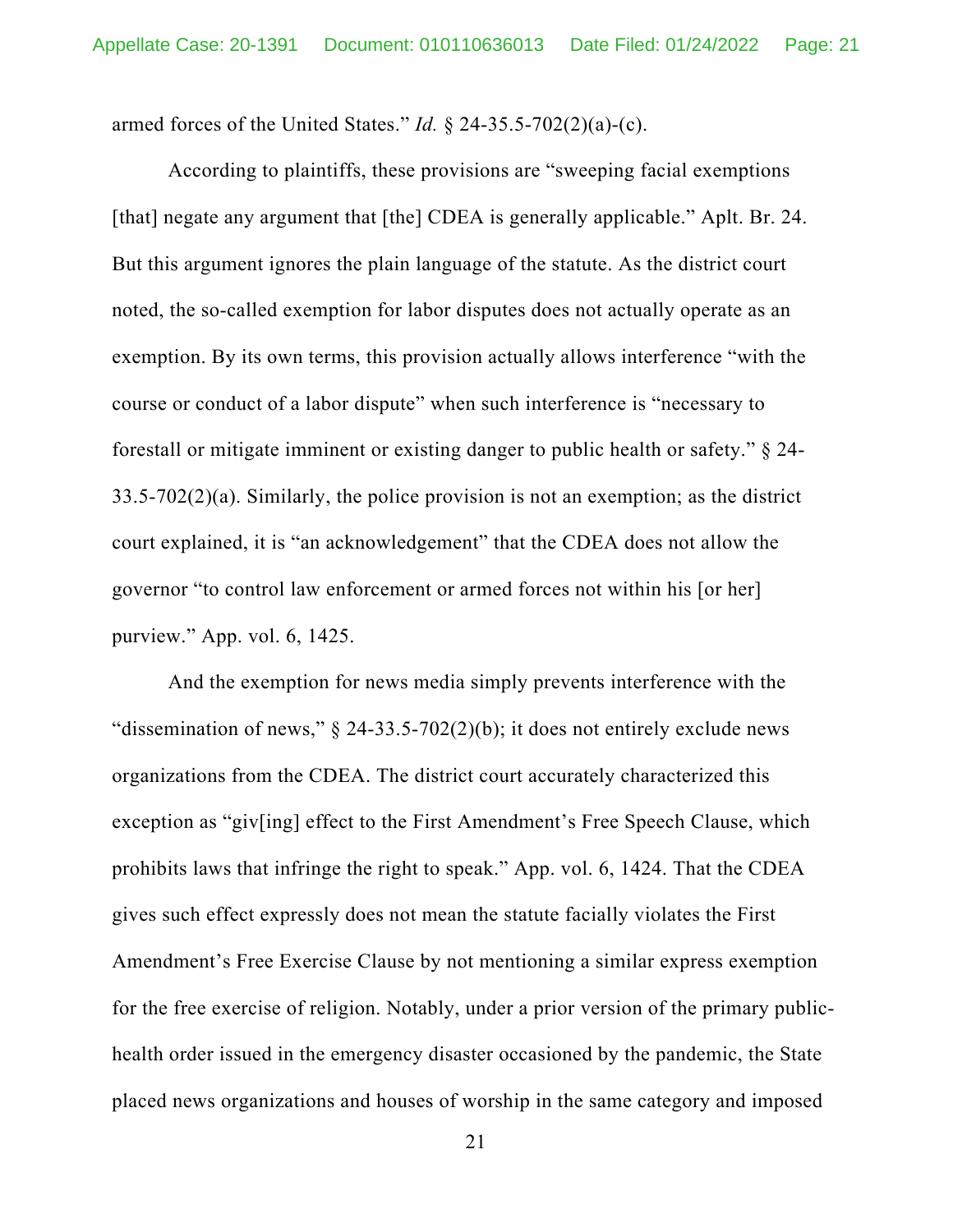the same restrictions on both.

Thus, despite plaintiffs' emphasis on the number of individuals potentially touched by the so-called exemptions in the CDEA, those exemptions do not operate as broadly as plaintiffs would have it. And the mere existence of a secular exemption is not sufficient to establish a claim for a religious exemption. *See Grace United*, 451 F.3d at 651. Further, plaintiffs point to no evidence of discriminatory motivation or application, *see Axson-Flynn*, 356 F.3d at 1294; nor do they argue that the CDEA imposes restrictions only on conduct motivated by religious belief, *see Lukumi-Babalu*, 508 U.S. at 543. Indeed, other than citing three Supreme Court cases for general propositions of free-exercise law, plaintiffs cite no caselaw supporting their assertion that the CDEA is not generally applicable. Thus, because the CDEA appears to be neutral and generally applicable (and therefore subject only to the low bar of rational-basis review), plaintiffs fail to make the required strong showing of a substantial likelihood of success on the merits of their claim that the CDEA is facially unconstitutional. Accordingly, the district court did not abuse its discretion in denying a preliminary injunction on this claim.

## **B. Claims Against the Federal Agencies**

In these claims, plaintiffs assert that the federal agencies violated both RFRA and the Stafford Act by distributing COVID-19 relief aid to Colorado while Colorado was imposing and enforcing COVID-19 restrictions that violated plaintiffs' freeexercise rights. RFRA prohibits the federal government from substantially burdening the exercise of religion—even if the burden results from a neutral law of general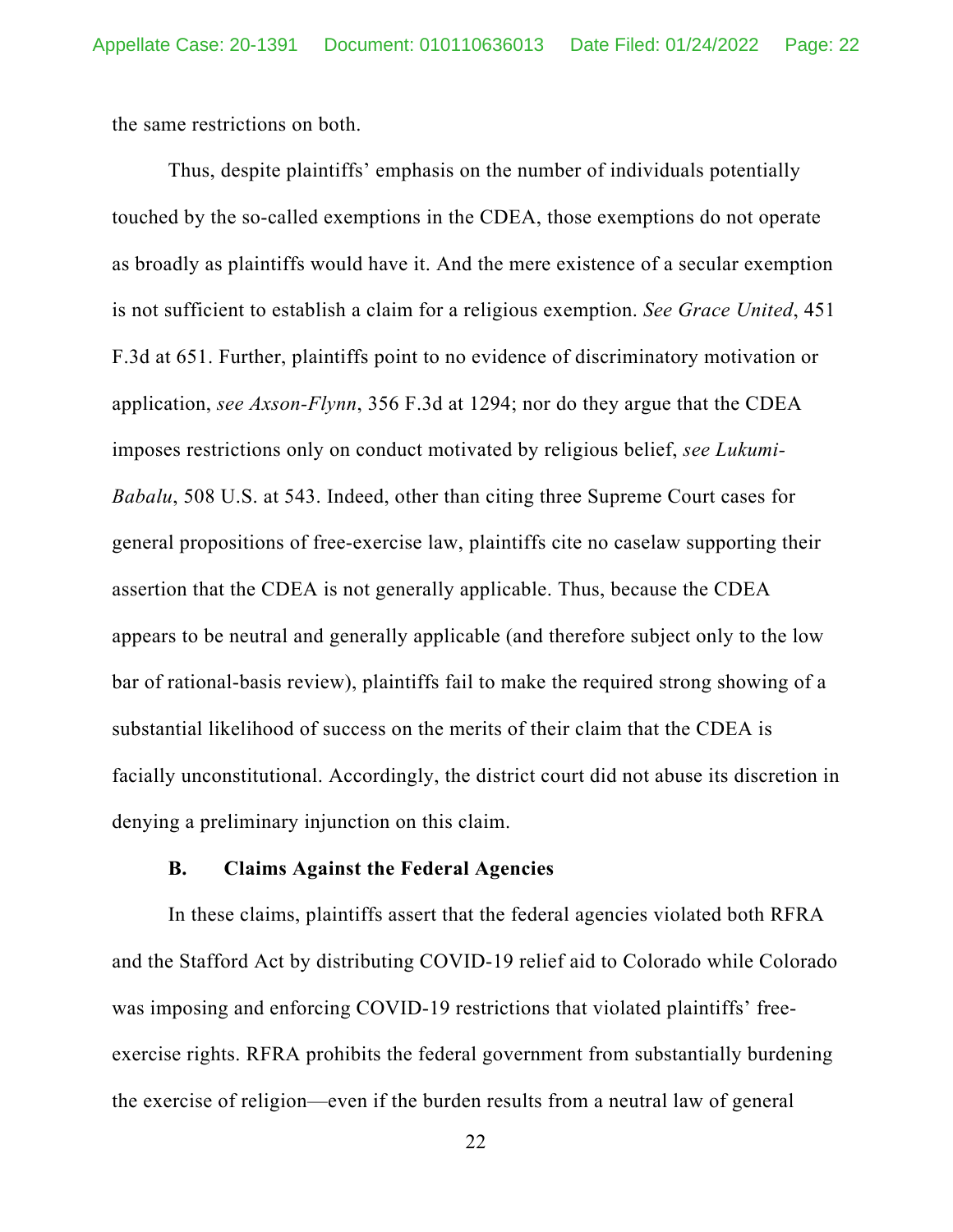applicability—except in furtherance of a compelling governmental interest that is the least restrictive means of furthering that interest. *See* 42 U.S.C. §§ 2000bb-1, 2000bb-3. And the Stafford Act—which authorizes the president to provide disaster relief in certain emergency situations, *see Barbosa v. U.S. Dep't of Homeland Sec.*, 916 F.3d 1068, 1069 (D.C. Cir. 2019)—includes a nondiscrimination clause, under which "relief and assistance activities shall be accomplished in an equitable and impartial manner, without discrimination on the ground[] of . . . religion." 42 U.S.C. § 5151(a); *see also* 44 C.F.R. § 206.11.

The district court did not reach the merits of these claims because it concluded that plaintiffs likely lacked standing to bring them. "Standing to sue is a doctrine rooted in the traditional understanding of a case or controversy. The doctrine developed in our case[]law to ensure that federal courts do not exceed their authority as it has been traditionally understood." *Spokeo, Inc. v. Robins*, 578 U.S. 330, 338 (2016). To establish the standing necessary to invoke federal jurisdiction under Article III's case-or-controversy requirement, a plaintiff must demonstrate, at an "irreducible minimum," three elements: (1) an actual or threatened injury that is both (2) traceable to the defendant's challenged conduct and (3) likely to be redressed by the relief requested. *Valley Forge Christian Coll. v. Ams. United for Separation of Church & State, Inc.*, 454 U.S. 464, 472 (1982); *see also Aptive Env't, LLC v. Town of Castle Rock*, 959 F.3d 961, 973 (10th Cir. 2020) (listing these three elements as necessary "[t]o satisfy Article III's case-or-controversy requirement").

The district court accepted that plaintiffs had shown the required injury,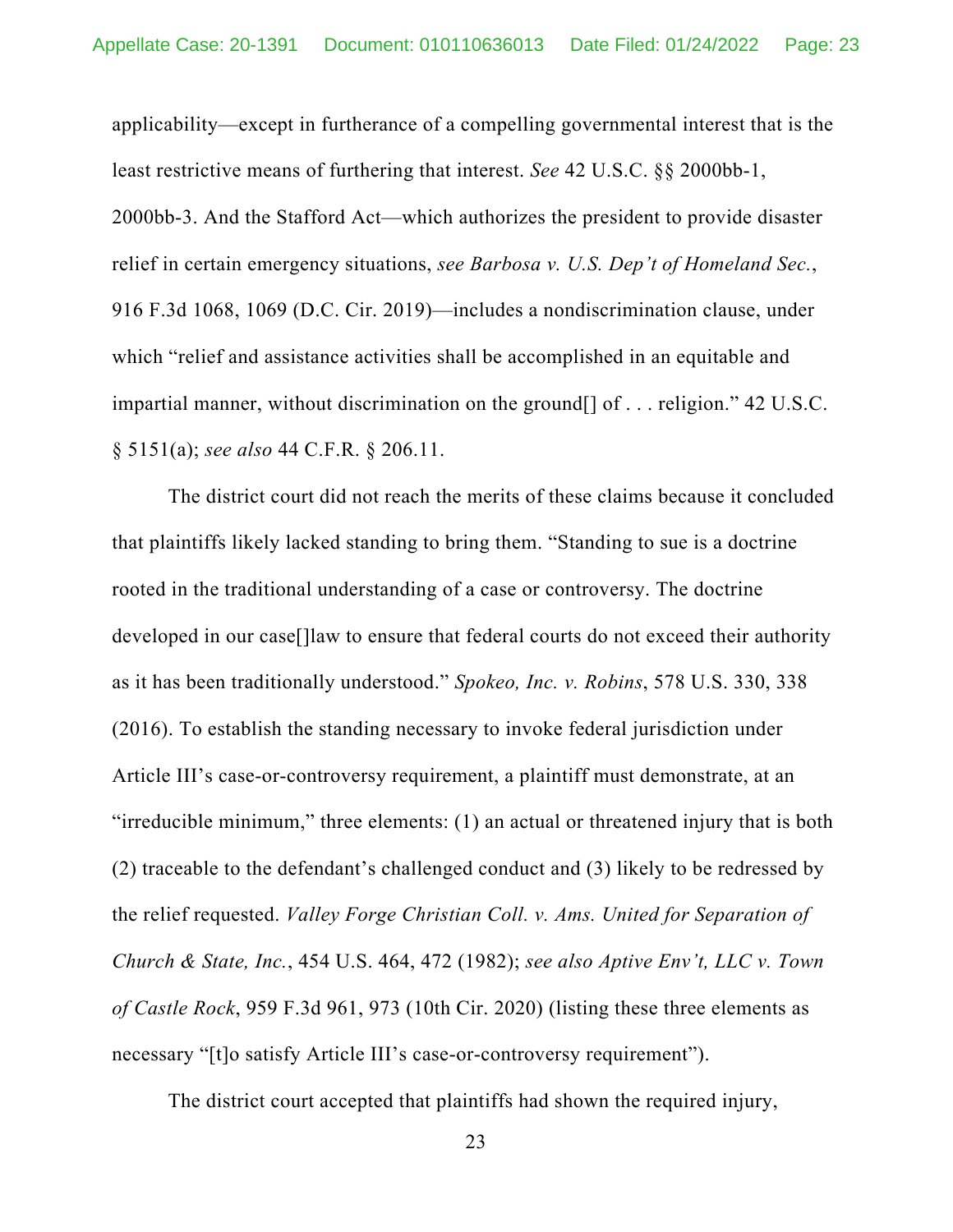describing it as "the deprivation of their ability to freely practice their religion due to the restrictions imposed by the" executive and public-health orders. App. vol. 6, 1445. But the district court concluded that this injury was likely not traceable to the federal agencies because "nothing in the record indicates that any action by the [f]ederal [agencies] caused or induced the State . . . to issue the challenged publichealth orders" or to keep such orders in place. *Id.* at 1445–46. Instead, the evidence showed that Colorado issued several of the relevant orders "*before* receiving any federal disaster funds" and that the federal agencies did not "condition[] their approval or distribution of aid on the issuance of orders that mandate" any particular COVID-19 restrictions. *Id.* at 1446. The district court also concluded that plaintiffs likely could not show redressability because no evidence demonstrated "that an injunction against future federal aid would lead Colorado to rescind any unlawful" orders. *Id.*

On appeal, plaintiffs first assert that the district court erred by applying the standing test from *Valley Forge* because that case involved taxpayer standing and this case involves RFRA, which Congress enacted "to provide a claim or defense to persons whose religious exercise is substantially burdened by government." Aplt. Br. 48 (quoting  $\S 2000bb(b)(2)$ ). But as the federal agencies point out, the standing test recited in *Valley Forge* derives from Article III of the Constitution and remains the same, no matter the type of case. *See Valley Forge*, 454 U.S. at 472 (explaining that Article III "requires" three-part standing test).

Nevertheless, plaintiffs contend that RFRA itself establishes their standing,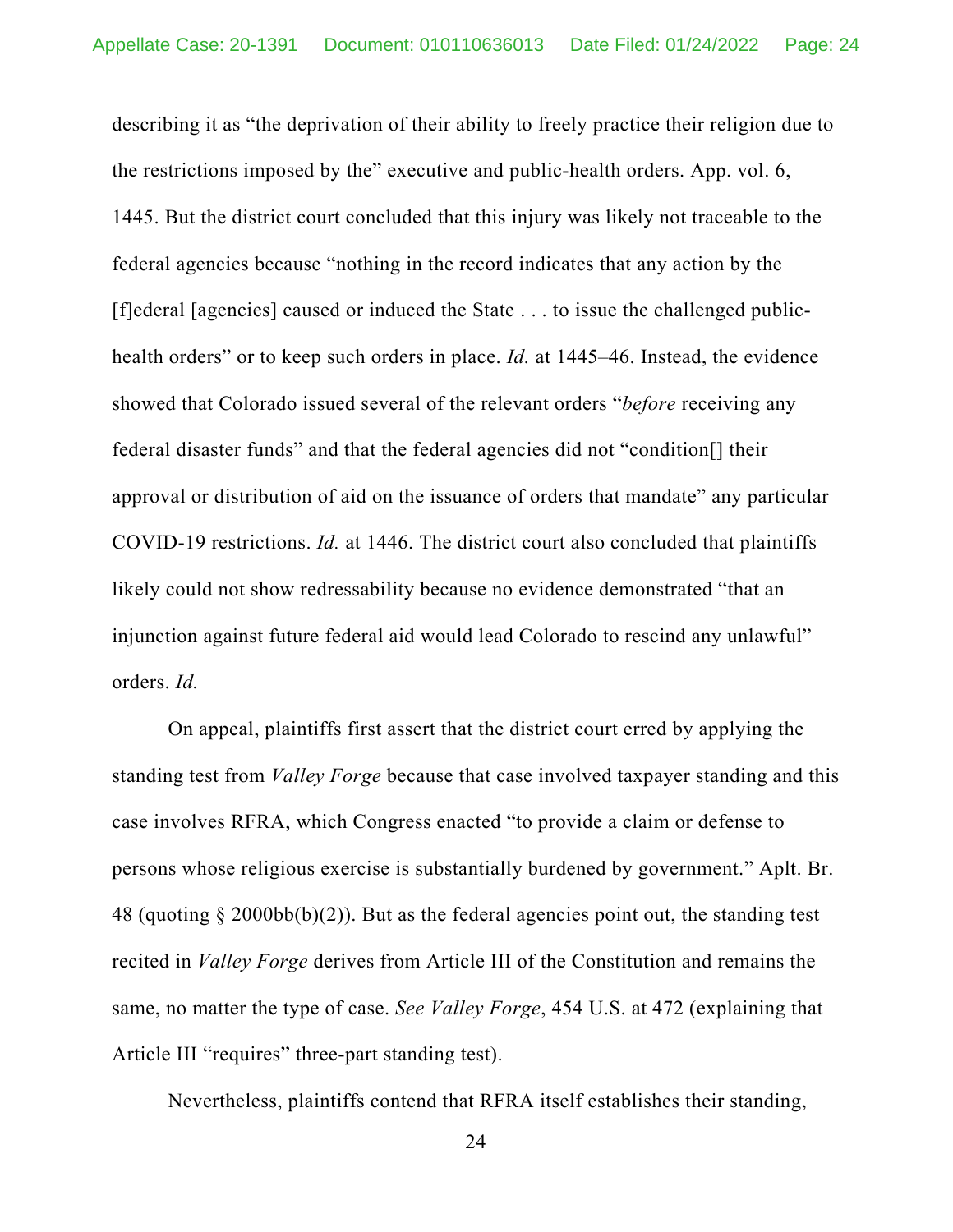asserting that "the words 'traceability' and 'redressability' are not part of RFRA." Aplt. Br. 53. Yet RFRA itself expressly provides that "[s]tanding to assert a claim or defense under this section shall be governed by the general rules of standing under [A]rticle III of the Constitution." § 2000bb-1(c). In line with this statutory command, we conduct the usual three-part standing inquiry in RFRA cases. *See, e.g.*, *Hobby Lobby Stores, Inc. v. Sebelius*, 723 F.3d 1114, 1126 (10th Cir. 2013) (en banc), *aff'd sub nom. Burwell v. Hobby Lobby Stores, Inc.*, 573 U.S 682 (2014).

Thus, to establish standing here, plaintiffs must show injury, traceability, and redressability. Like the district court, we assume the alleged free-exercise violations constitute the required injury. But plaintiffs fail to show either traceability or redressability. At best, they provide conclusory assertions about the federal agencies' alleged participation in the State's free-exercise violations. For instance, they state that the federal agencies "approv[ed]" Colorado's restrictions. Aplt. Br. 52. But even assuming such approval would establish both traceability and redressability, plaintiffs cite no record evidence supporting the existence of such approval. Indeed, on the contrary, plaintiffs do not challenge the district court's finding that Colorado imposed some of the challenged restrictions *before* the federal agencies awarded any relief funds. And this finding negates any implication that Colorado imposed the challenged restrictions as a result or condition of receiving such federal aid or that it would rescind such restrictions if the aid were halted.<sup>13</sup>

<sup>&</sup>lt;sup>13</sup> Plaintiffs cite a variety of inapposite authority that has little to do with standing, including Federal Rule of Civil Procedure 65, which governs preliminary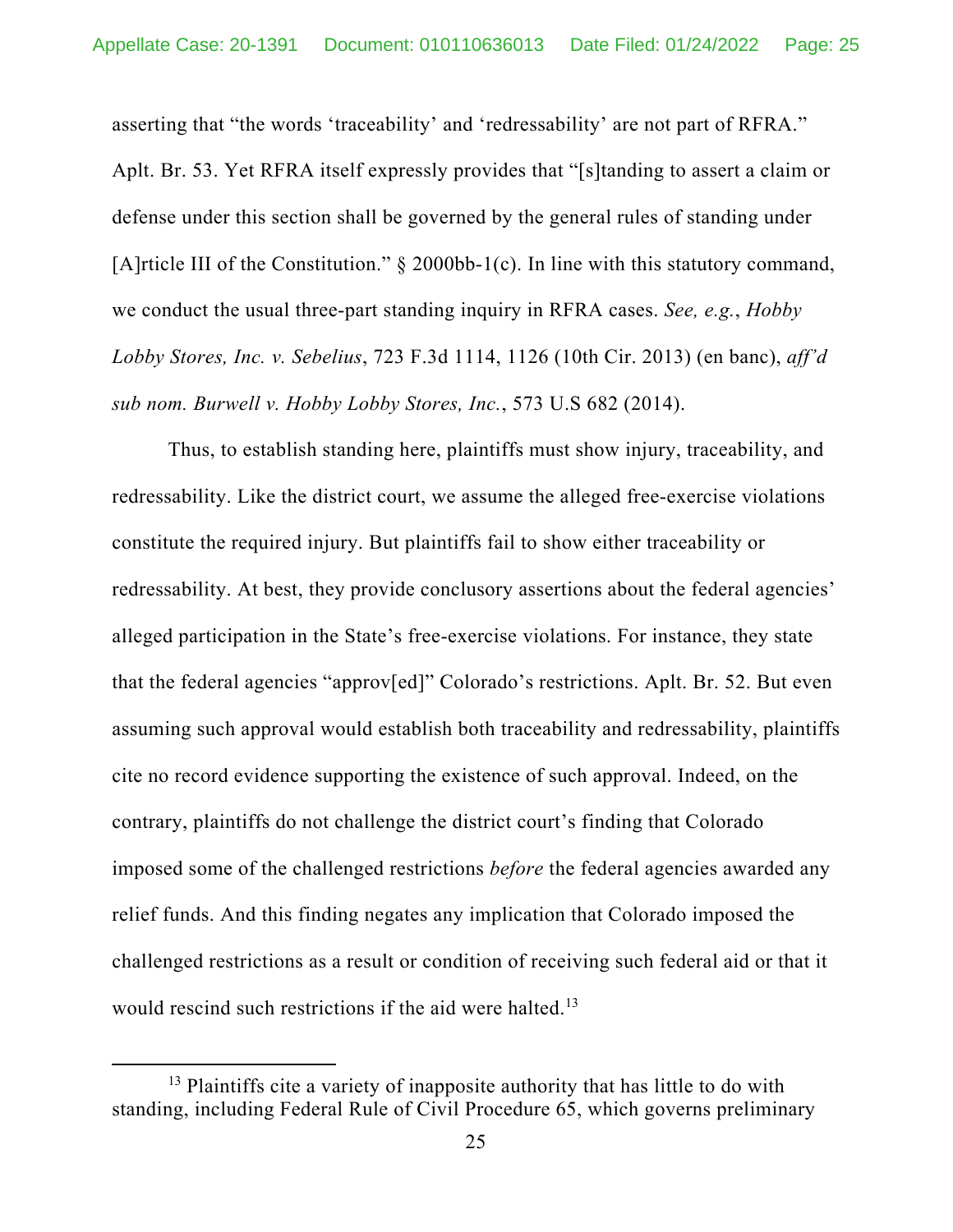Thus, because plaintiffs point to no record evidence that the State imposed unconstitutional restrictions as a result or condition of receiving federal COVID-19 aid or that enjoining such federal aid would cause the State to amend or rescind its orders, plaintiffs have not met their burden to establish either traceability or redressability. Accordingly, plaintiffs lack standing and therefore fail to make the requisite strong showing of a substantial likelihood of success on the merits of their claims against the federal agencies.

## **Conclusion**

Because the State no longer imposes any COVID-19 restrictions on plaintiffs, all but one of their claims against the State are moot. And the State has met its burden of showing that the voluntary-cessation exception to mootness does not apply; there is no reasonable chance that the State will impose similar restrictions on these plaintiffs again. For the same reason, the mootness exception for conduct capable of repetition but evading review also does not apply here. Accordingly, we dismiss as moot plaintiffs' claims that (1) the executive and public-health orders, as applied, violate their free-exercise rights, (2) the governor violated the Colorado Constitution

injunctions and restraining orders; the Restatement (First) of Torts § 876 (1939), which describes tort liability for those who act in concert; and *Reliance Insurance Co. v. Mast Construction Co.*, 84 F.3d 372 (10th Cir. 1996), which concerned whether a nonparty was bound by a restraining order. Moreover, these authorities on participatory liability do not help plaintiffs overcome the evidentiary problem that dooms their standing argument. That is, even assuming that federal aid could cause a state to impose unconstitutional restrictions—such that a federal agency could bear some level of responsibility for unconstitutional state restrictions—there is absolutely no evidence of that occurring here.